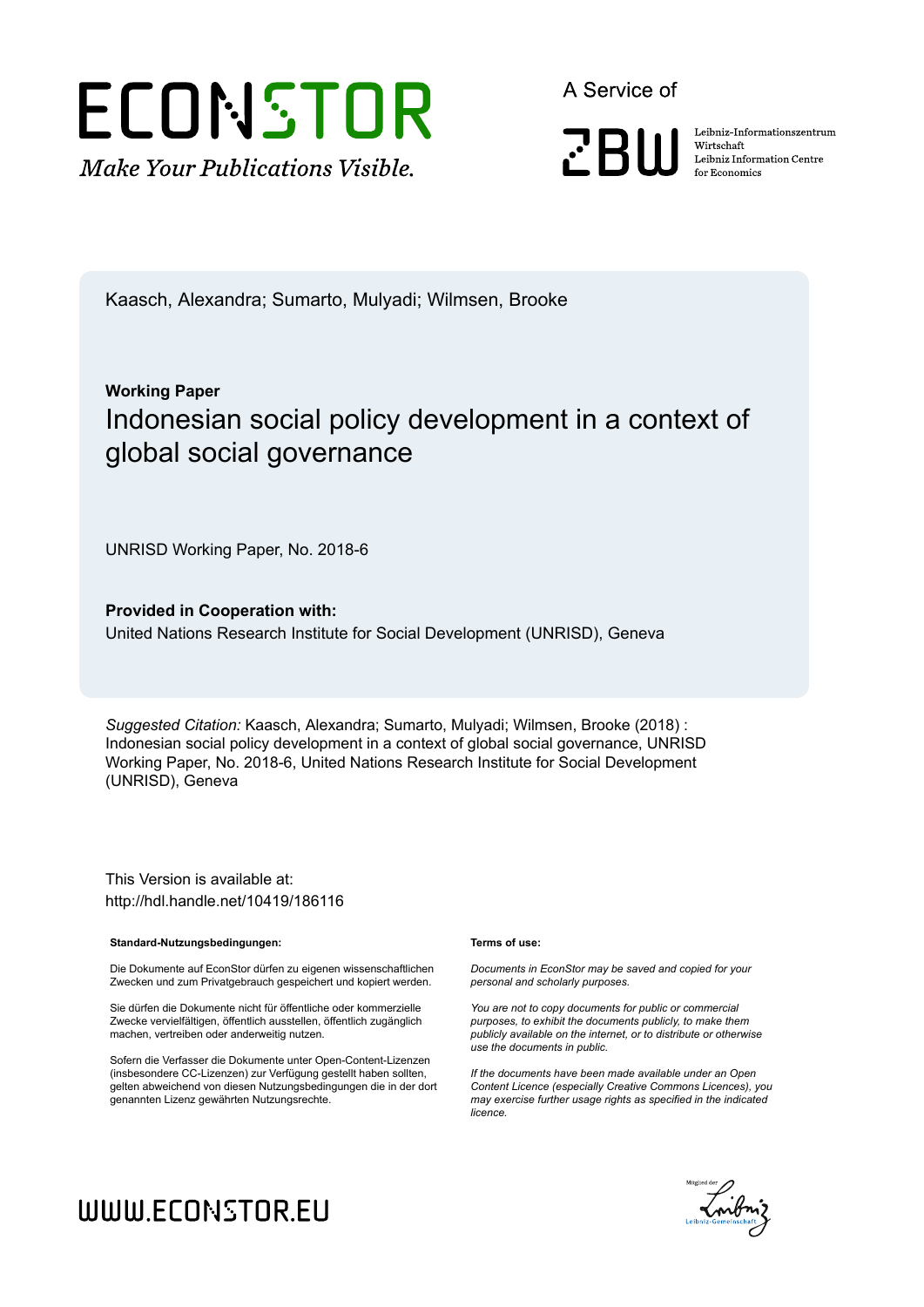

Working Paper 2018-6

# **Indonesian Social Policy Development in a Context of Global Social Governance**

Alexandra Kaasch, Mulyadi Sumarto and Brooke Wilmsen

prepared for the UNRISD project New Directions in Social Policy: Alternatives from and for the Global South

May 2018

UNRISD Working Papers are posted online to stimulate discussion and critical comment.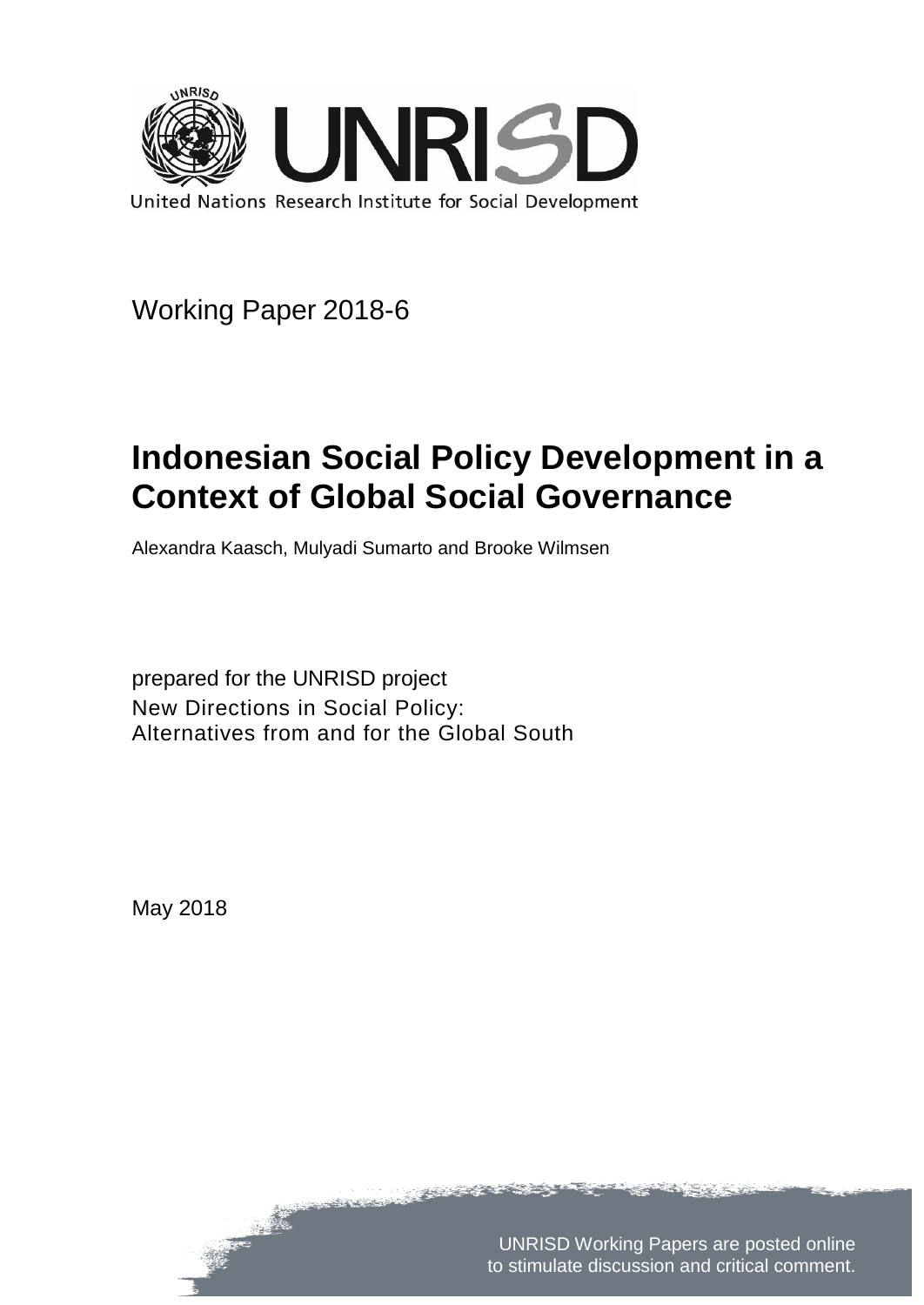

The United Nations Research Institute for Social Development (UNRISD) is an autonomous research institute within the UN system that undertakes multidisciplinary research and policy analysis on the social dimensions of contemporary development issues. Through our work we aim to ensure that social equity, inclusion and justice are central to development thinking, policy and practice.

> UNRISD, Palais des Nations 1211 Geneva 10, Switzerland

Tel: +41 (0)22 9173020 Fax: +41 (0)22 9170650 info@unrisd.org www.unrisd.org

Copyright © United Nations Research Institute for Social Development

This is not a formal UNRISD publication. The responsibility for opinions expressed in signed studies rests solely with their author(s), and availability on the UNRISD website (www.unrisd.org) does not constitute an endorsement by UNRISD of the opinions expressed in them. No publication or distribution of these papers is permitted without the prior authorization of the author(s), except for personal use.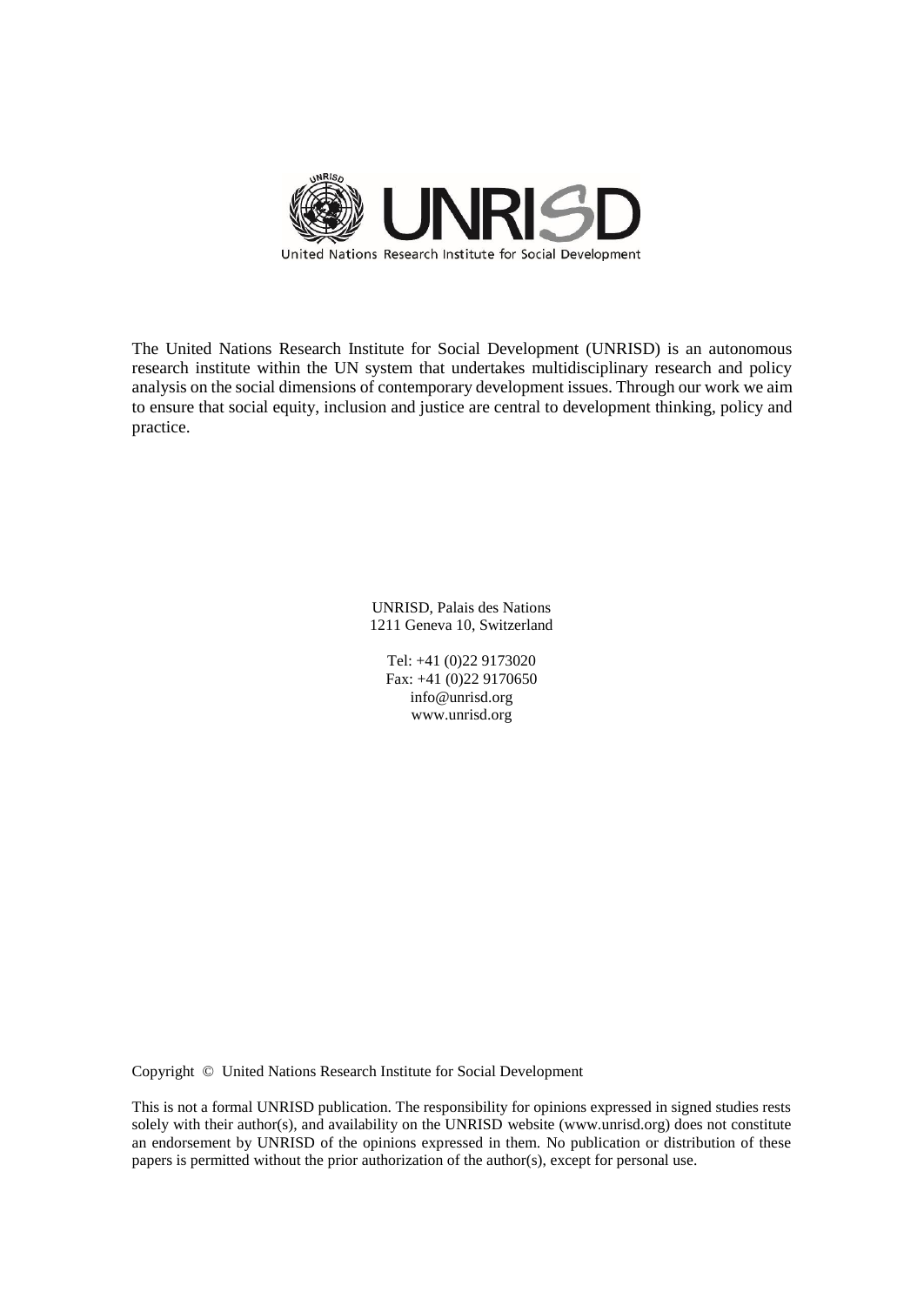### **Introduction to Working Papers for New Directions in Social Policy: Alternatives from and for the Global South**

This paper is part of a series of outputs from the research project New Directions in Social Policy: Alternatives from and for the Global South.

The project examines the emergence, nature and effectiveness of recent developments in social policy in emerging economies and developing countries. The purpose is to understand whether these are fundamentally new approaches to social policy or welfare systems which could offer alternative solutions to the critical development challenges facing low- and middle-income countries in the twenty-first century. This research aims to shed light on the policy options and choices of emerging/developing countries; how economic, social, political and institutional arrangements can be designed to achieve better social outcomes given the challenges of the contemporary development context; how the values and norms of human rights, equity, sustainability and social justice can be operationalized through "new" social policies; and how experiences, knowledge and learning about innovative approaches can be shared among countries in the South. For further information on the project visit www.unrisd.org/ndsp.

This project is funded by the Swedish International Development Cooperation Agency (Sida).

#### *Working Papers for New Directions in Social Policy: Alternatives from and for the Global South*

*Global Approaches to Social Policy: A Survey of Analytical Methods* Nicola Yeates, February 2018

*Political and Institutional Drivers of Social Security Policy in South Africa* Marianne S. Ulriksen and Sophie Plagerson, December 2017

*Moving towards Redistributive and Transformative Social Security? Gendered Social and Economic Outcomes in South Africa* Sophie Plagerson, Tessa Hochfeld and Lauren Stuart, December 2017

*The Controversial Brazilian Welfare Regime* Lena Lavinas, Denise Gentil and Barbara Cobo, November 2017

*The Rise of Homegrown Ideas and Grassroots Voices: New Directions in Social Policy in Rwanda* Chika Ezeanya-Esiobu, May 2017

*The Development of Indonesian Social Policy in the Context of Overseas Development Aid* Brook Wilmsen, Alexandra Kaasch and Mulyadi Sumarto, March 2017

*Universalizing Elementary Education in India: Achievements and Challenges* John Harriss, February 2017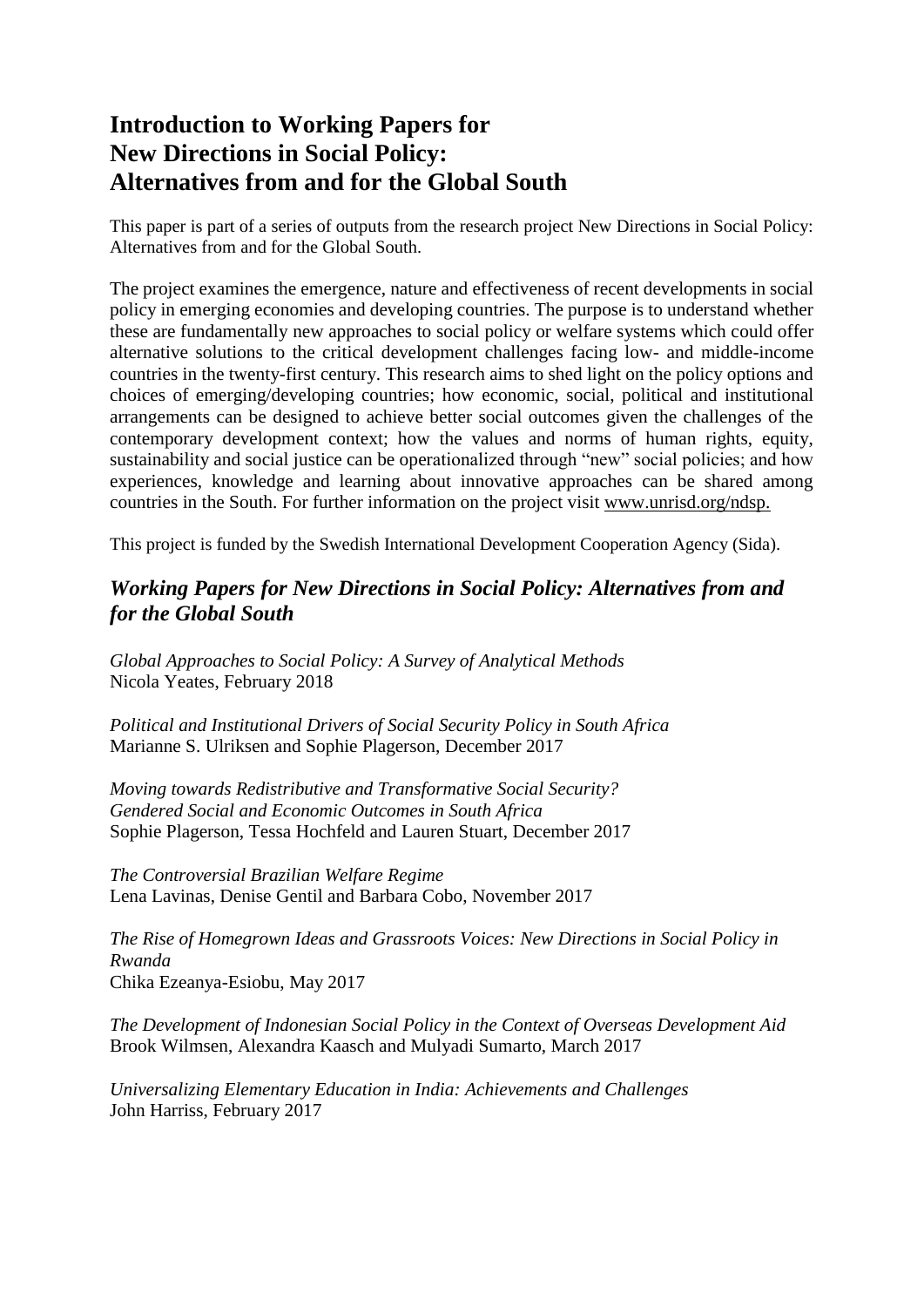# **Contents**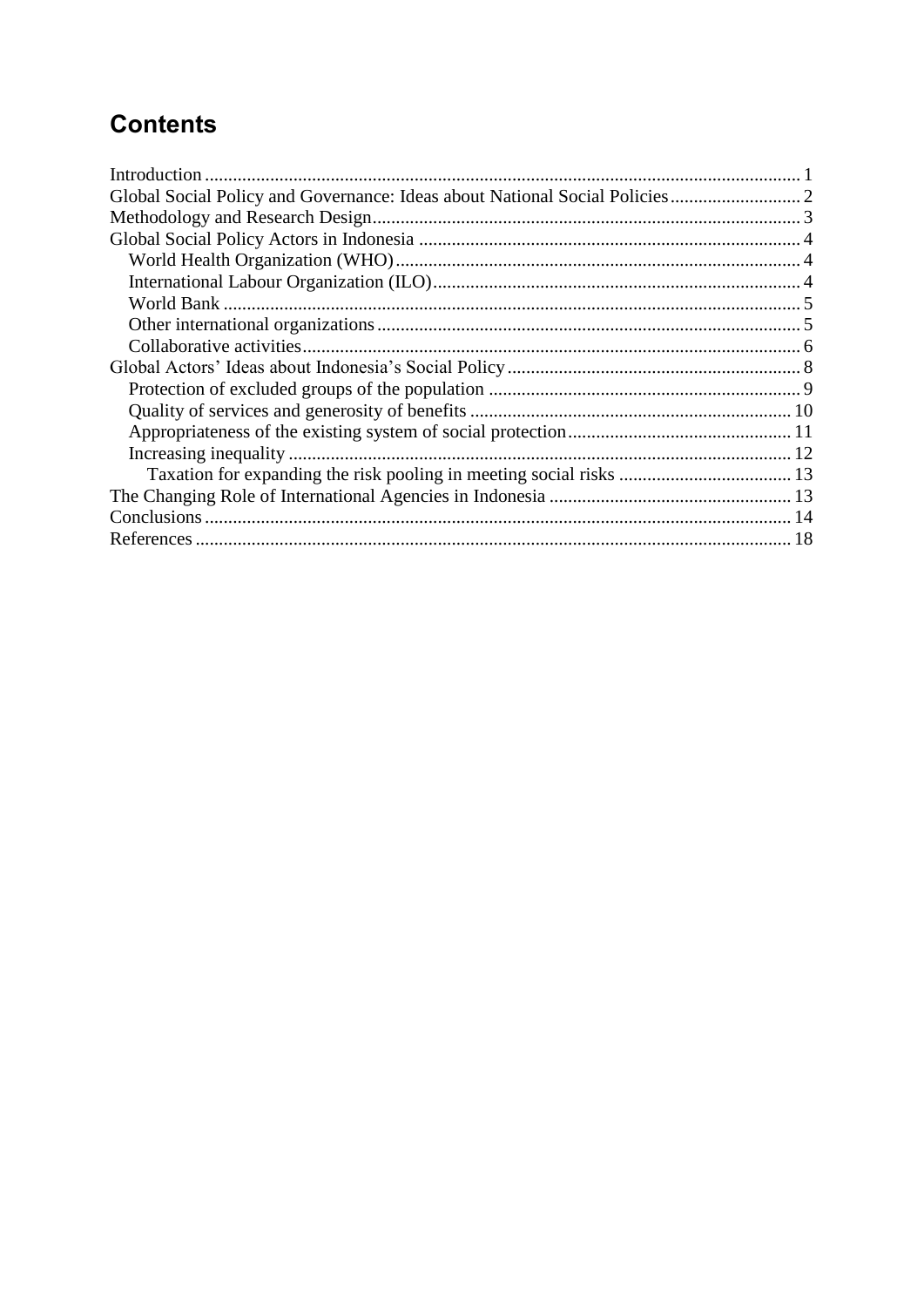# **Acronyms**

| <b>ASEAN</b>    | <b>Association of Southeast Asian Nations</b>            |
|-----------------|----------------------------------------------------------|
| <b>Bappenas</b> | Ministry of Planning and Development                     |
| <b>BPJS</b>     | Badan Penyelenggara Jaminan Sosial                       |
| <b>ECOSOC</b>   | UN Economic and Social Council                           |
| <b>FAO</b>      | UN Food and Agricultural Organization                    |
| GoI             | Government of Indonesia                                  |
| GIZ             | Gesellschaft für Internationale Zusammenarbeit           |
| <b>JICA</b>     | Japanese International Cooperation Agency                |
| LGBTI           | Lesbian, Gay, Bisexual, Transgender and Intersex         |
| <b>MDG</b>      | Millennium Development Goals                             |
| MoH             | Ministry of Health                                       |
| <b>MSS</b>      | Minimal service standard                                 |
| <b>PKH</b>      | Program keluarga harapan                                 |
| <b>PRSF</b>     | <b>Poverty Reduction Support Facility</b>                |
| <b>SDG</b>      | <b>Sustainable Development Goals</b>                     |
| <b>SEARO</b>    | South-East Asia Regional Office                          |
| <b>SJSN</b>     | <b>Sistem Jaminan Sosial Nasional</b>                    |
| <b>SSN</b>      | Social safety net                                        |
| <b>UHC</b>      | Universal Health Coverage                                |
| <b>UNDP</b>     | <b>United Nations Development Programme</b>              |
| <b>UNICEF</b>   | United Nations Children's Fund                           |
| <b>UNRISD</b>   | United Nations Research Institute for Social Development |

# **Abstract**

This paper reports the ideational and expertise roles and positions of global social policy actors. A particular emphasis is on the role of international organizations in supporting social policy development in Indonesia. These agencies include the World Bank, ILO, WHO, UNDP, UNICEF and FAO. It engages with the following key questions: which external policy actors have engaged in social policy issues in Indonesia? What were their perspectives, ideas, preferences or requests? And, how has their role changed as the country has developed? Analytically, it employs a global social policy and governance perspective, and focus on social policy prescriptions of global policy actors. This paper discusses several international organizations represented in Indonesia, their collaborative activities and their "ideas" of Indonesian social policy development.

# **Acknowledgements**

Many thanks to Derya Arslan, Cleovi Mosuela and Katharina Petzold for their research assistance. Many thanks to Ilcheong Yi for very helpful comments.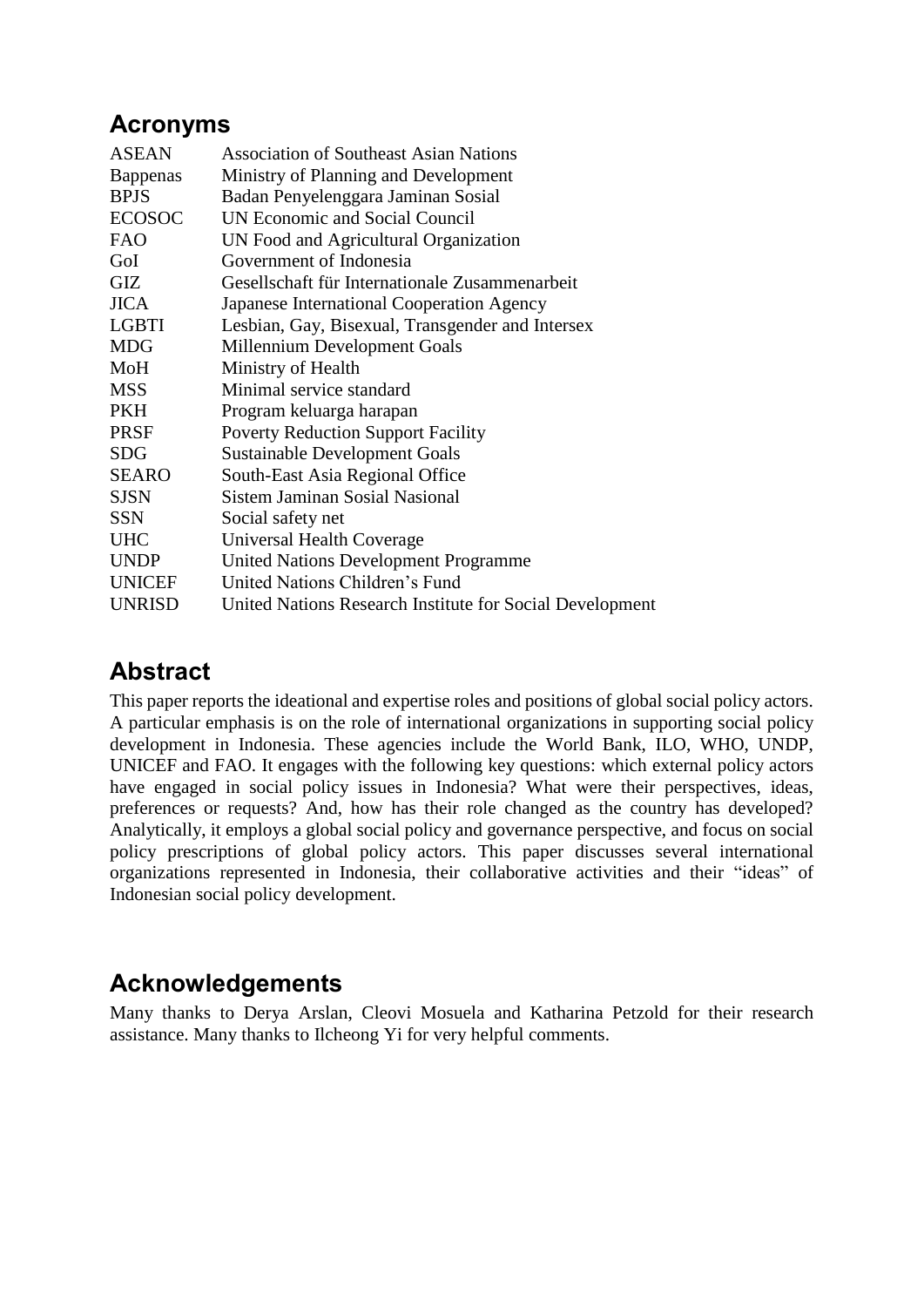# <span id="page-6-0"></span>**Introduction**

Global policy ideas and discourses have proved to be important for the development and reform of national social policies, and have emerged and grown in various fields of social policy (Kaasch et al. 2015). Particularly following global or regional economic crises, the value of and problems with—social policy have been the subject of debate at different levels of governance (Starke et al. 2013).

Due to a number of different shocks and developments, we can observe how global ideas have increasingly shifted to include a social dimension. Examples include the global economic and financial crisis from 2007-8 onwards that provoked significant changes in global ideas about pension systems (Orenstein 2005, Orenstein 2011) and gave shape to the International Labour Organization's (ILO) social protection floor initiative (Deacon 2013). In 2014-15, the Ebola crisis drew attention, once again, to the importance of health systems, which connects to global policy concepts such as universal health coverage (UHC) (Kaasch 2016). As global social governance, these different forms of global social policy are driven by various actors of different kinds that use a range of mechanisms to develop ideas and to diffuse their messages (Kaasch and Martens 2015). We therefore need to understand the roles, positions and interrelationships of the global actors involved in providing social policy prescriptions.

This paper presents the roles and positions of global social policy actors in Indonesia. More concretely, we analyse ideas of international organizations about the development of social policy in the emerging economy of Indonesia. Many studies link the development of social security primarily to economic development. For example, Suryahadi et al. assume that Indonesian social security development "is very much related to and driven by the development of the Indonesian economy in general" (Suryahadi et al. 2017).

In this paper we focus instead on the agency and ideas of several global social policy actors represented in the country. Our research engaged directly with these external actors to understand the ideas that drive their input into national social policy processes. This paper provides a broad picture of actors and their influence in Indonesian social policy development.<sup>1</sup>

Social policies in Indonesia have been undergoing rapid development in recent years. Since 2002, the right and access to social security have been increasingly formalized and expanded. After the Asian Financial Crisis (1997), Indonesia moved from an incoherent, exclusionary set of social security institutions (mainly focused on formal sector workers, in particular civil servants) to a National Social Security System (Sistem Jaminan Sosial Nasional (SJSN) (Law No. 40/2004). It extends across and unites the system of social security schemes and aims to cover the whole population in the near future (Sumarto 2013, Suryahadi et al. 2017).

In order to better understand the global context within which such changes have occurred, this paper asks the following key questions: Which external policy actors have engaged in social policy issues in Indonesia? What were their perspectives, ideas, preferences or requests? And, how has their role changed as the country has developed?

<sup>1</sup> <sup>1</sup> This work is complemented by two additional UNRISD Working Papers focused on the case of Indonesia: Wilmsen et al. (2017), which provides a concrete example of external actor influence and Sumarto et al. (Forthcoming), which provides the perspective of the Indonesian government.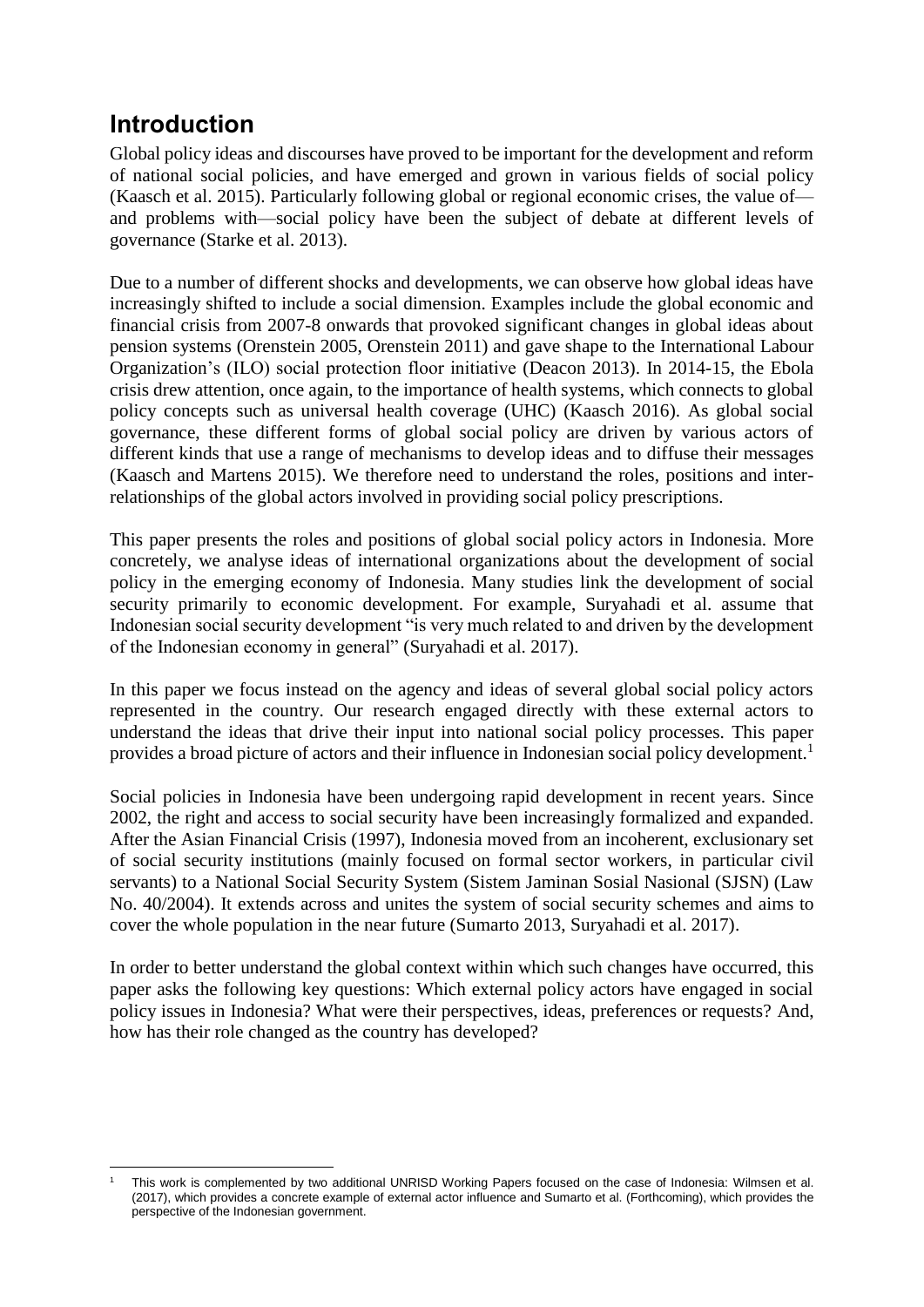# <span id="page-7-0"></span>**Global Social Policy and Governance: Ideas about National Social Policies**

International organizations have a particular role in advising and supporting national governments in developing and emerging economies to set up and reform social policies. In order to analyse the case of Indonesia, we employ a global social policy and governance perspective (Deacon et al. 1997, Deacon 2007). Global social policy principally refers to two interrelated characteristics: on the one hand, global social policy as an approach concerns social policy prescriptions of global policy actors for the concepts, aims, settings, institutions and reforms of national social policies. An example can be seen in the ideas behind the social protection floor initiated by the ILO (Deacon 2013). One the other hand, global social policies as practices refer to supranational redistribution, regulation and rights, such as social regulation in international trade agreements. In this paper, we focus on the former and are particularly interested in ideas about national social policy in different fields.

Global social policy and governance literature focuses on the (potential) ideational influence of "external" actors on national social policy reform in various contexts and forms. Global social governance refers to the multiplicity of global actors that engage, in various ways and changing coalitions, with social policy issues (Deacon 2007, Kaasch and Martens 2015). The role of the International Financial Institutions (World Bank, International Monetary Fund and regional development banks), alternative ideas disseminated by the "UN social agencies" (particularly the ILO, the United Nations Educational, Scientific and Cultural Organization and the World Health Organization (WHO)) and a vast number of other kinds of actors (including individual entrepreneurs, or "flexians" performing overlapping roles crossing public and private spheres (Stubbs and Wedel 2015)) have been described and studied for how they shape national social policies (Deacon et al. 1997, Deacon 2007, Yeates 2008, Kaasch and Martens 2015). While considering national policy makers as the key decision makers in the set-up and reform of various social policies, we are interested in the ways external actors have observed, described and commented on Indonesian social policy development, and how that compares with generalized global social policy ideas on different social policy fields.

When looking at the level of global social policy ideas as they emerge in general global social policy discourses, we can distinguish between different social policy fields and the rights and needs of particular populations or groups of people within societies. Major global social policy discourses have been identified and studied around pension policies, with controversies between the World Bank and the ILO and like-minded epistemic communities, which has had a particular impact on Latin American states, as well as the transformation economies of Eastern Europe (Deacon 2000, Orenstein 2008).

The ideas promoted by the International Finance Institutions (IFIs) centred around a three-pillar pension model with a strong private component. The ILO and partners favoured a strongly public system of social protection for old age. Since the global economic and financial crisis, however, the IFIs have shifted towards an approach closer to that of the ILO. Comparable discourses in the field of health systems involve more actors than old-age pensions, for example including the Organisation for Economic Cooperation and Development and the WHO as important global social policy actors, but are also, broadly speaking, less controversial (Kaasch 2013, Kaasch 2015). The need of big risk pools and broad coverage is shared by global health experts. For the field of education, there are also some shared ideas caused by global diffusion (Meyer et al. 1992), as well as contested ones, for example the privatization of services (Verger et al. 2016).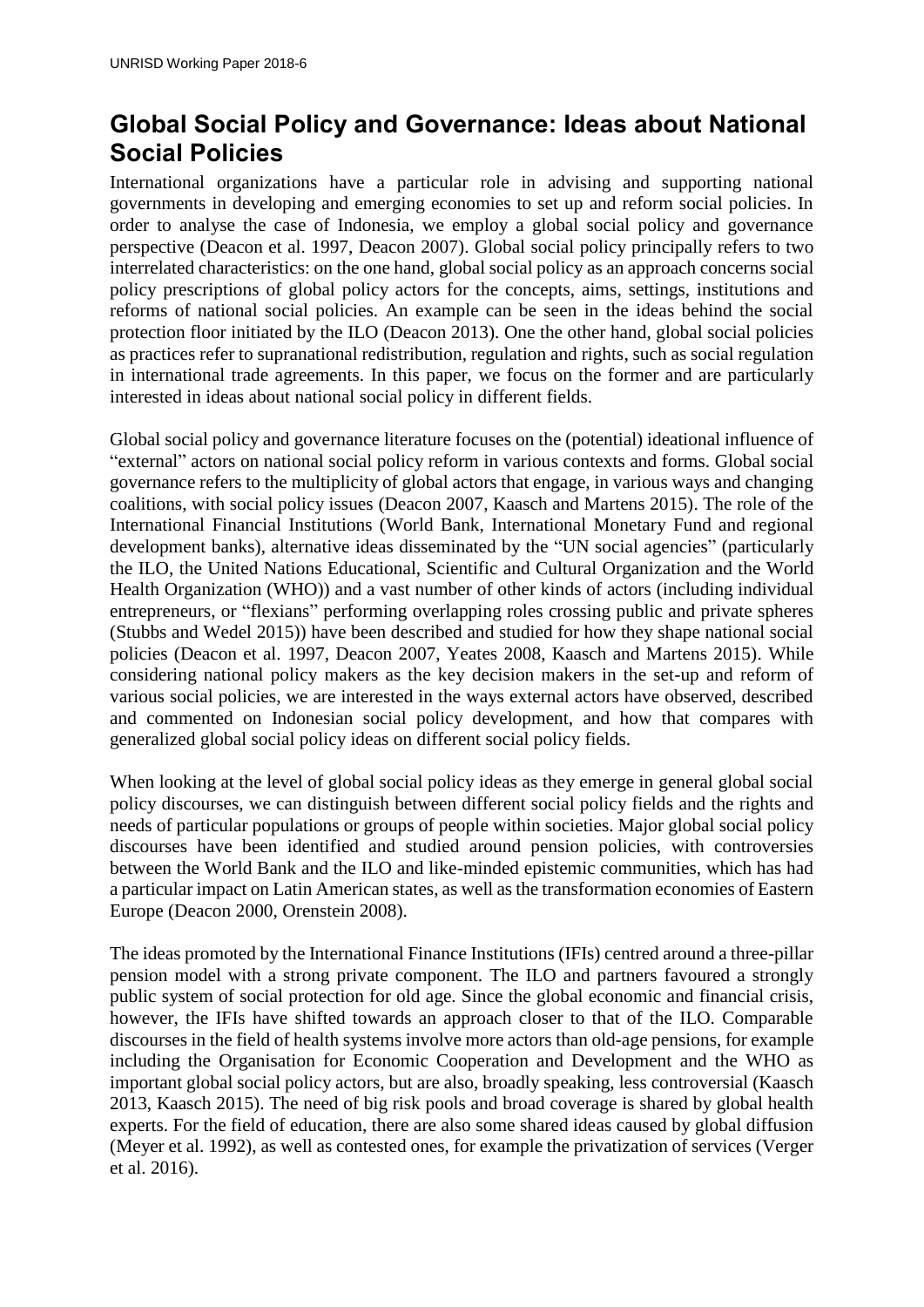# <span id="page-8-0"></span>**Methodology and Research Design**

For the purpose of this study of Indonesia, we analysed the ideas of the World Bank, United Nations Development Programme (UNDP), WHO, Food and Agricultural Organization (FAO), United Nations Children's Fund (UNICEF), and ILO on Indonesian social policy development, against the backdrop of conceptual understandings of global social policy described above. We include the World Bank because it is the dominant financial power and covers a breadth of policy fields, including several social policy fields. UNDP is much less financially powerful but is also engaged in aspects of social policy. The other organizations have been chosen because they are key institutions in different social policy fields—that is, the WHO for health policies, the FAO for food, and the ILO for labour-related social policies. We added UNICEF as an organization concerned with various social policy issues related to a particular group of the population that is considered to be especially vulnerable even after considerable social policy reforms in Indonesia.

In order to understand and describe the global social policy context within which national social policy development in Indonesia has evolved, we retrieved various documents from the different organizations' websites. These were openly accessible documents, such as project documents by international organizations, and media documents (for example, relevant newspaper articles, governmental and international organizations' websites, and so on). They have been analysed by classifying different social policy fields the documents referred to, comparing the main social policy idea(s) expressed for Indonesia with more generalized global social policy ideas. We also conducted a number of interviews at the organizations' offices in Jakarta to understand how the actors describe themselves, their ideas, and their role in the country.<sup>2</sup>

The interviews not only generated primary data, but also facilitated the identification of additional secondary data relevant to the research. We undertook additional semi-structured interviews with experts working for the different international organizations' offices in Jakarta. All interviews were recorded, transcribed and thematically analysed regarding the particular views interviewees expressed about the development of Indonesian social policies. These semistructured interview allowed for probing of the informant's perception or opinion when it was needed and to elaborate their answer in detail (Gray 2004). For reasons of confidentiality, the interviewees' names are not disclosed. Furthermore, given a common bias in part of the related literature concerning "good" and "bad" actors in the field, it is important to keep a researcher's stance towards the interviewee of "empathetic neutrality" (Quinn Patton 2002).

Our interview questions comprised questions about the description of the country's social policy situation and recent reform, assessments of these changes, about the interviewee's opinion on the appropriate role of external agencies in such processes, about the interviewee's opinion on her/his own organization's involvement and on collaborative activities with other international organizations. While the basic ideas about social policy, or a particular field of social policy, were mainly derived from document analysis, the interviews allowed us to learn more about changing roles and perspectives by the different international organizations we studied, and the inter-relations between these agencies.

<sup>1</sup> <sup>2</sup> Arranging the interviews was facilitated by the support of the Dean of Faculty of Social and Political Sciences, Gadjah Mada University, as the institutional host of this research in Indonesia, who signed formal letters asking for interviews. For other interviews, we addressed the representatives as named at websites via email.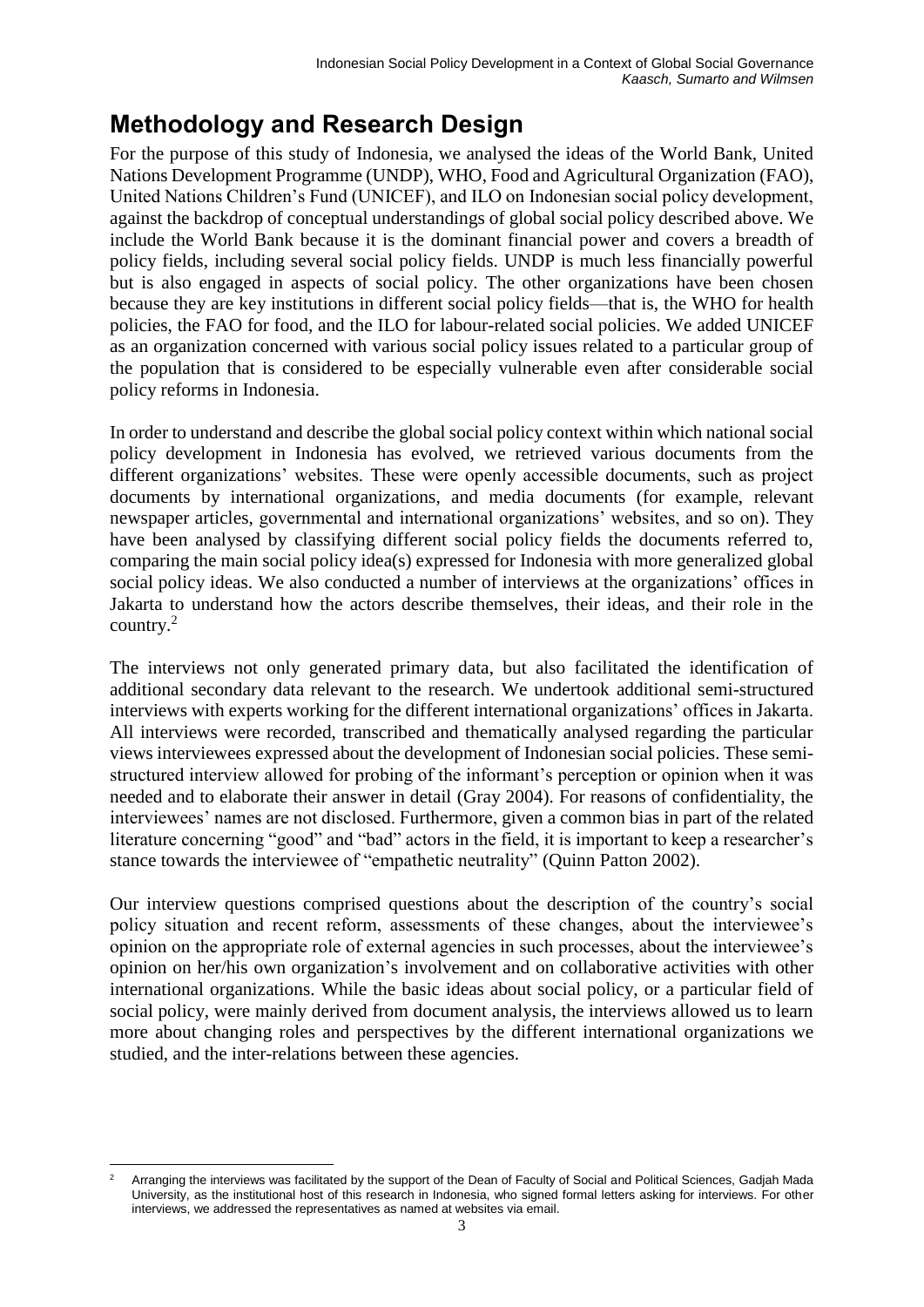# <span id="page-9-0"></span>**Global Social Policy Actors in Indonesia**

Many of the foundational ideas about the state of Indonesia stem from its Dutch colonial history, including labour relations and urban development (Vickers 2013: 2). Institutions in other policy fields have been shaped by more globally diffusing policy ideas, originating in the numerous development agencies, both governmental and non-governmental organizations that have been in the country for decades<sup>3</sup>.

#### <span id="page-9-1"></span>*World Health Organization (WHO)*

Indonesia joined the WHO in 1950, at a time when the WHO South-East Asia Regional Office (SEARO) had already started to work from India (having been founded in 1948). The first initiatives and campaigns in the region, including in Indonesia, were concerned with the control of malaria, tuberculosis, leprosy and other infectious diseases (in the 1950s). WHO assistance for maternal and child health was also provided from relatively early on, as well as training programmes for medical staff. In the middle of the 1950s, regional WHO programmes started to focus on providing basic needs (rather than only focusing on communicable diseases). This included sanitation and health education, as well as training programmes for health personnel (WHO SEARO 1999: 26). The 1960s saw malaria eradication programmes in Indonesia and other countries in the region, and the strengthening of epidemiological services. Statistical information was also expanded (WHO SEARO 1999: 32) in Indonesia and health education programmes. As a form of very basic health systems support, in the 1950s and 1960s, the WHO facilitated the establishment of rural health activities in the context of community development planning, concluding on its work: "By the end of the decade, encouraging results had been achieved in expanding the coverage through a network of rural health centres" (WHO SEARO 1999: 47).

Currently, the WHO in Indonesia runs activities in the fields of communicable and noncommunicable diseases, promoting health throughout the life course, health systems, preparedness, surveillance and response, and emergencies.<sup>4</sup> Within the field of health systems, the WHO supports UHC by building the capacity of middle management officials in the government, facilitating the monitoring-evaluation and assessment of UHC implementation at different levels, supporting National Health Accounts training and institutionalization, and supporting the development of clinical governance and guidelines for improving the quality of the health system.<sup>5</sup>

In general, the WHO provides technical and financial supports for the Government of Indonesia (GoI) in developing health policy, which covers health care protection (WHO 2008). In describing its own role, the WHO states that it "has traditionally been a close partner in health development in Indonesia and has been involved in various health development programmes. Most of the WHO's visions or themes have been formally adopted in Indonesia country programmes and priorities. As Indonesia has moved up the development ladder in becoming a middle-income country, the proportion and scope of development partners' work and involvement in Indonesia has been decreasing over time" (Mahendradhata et al. 2017: 33).

#### <span id="page-9-2"></span>*International Labour Organization (ILO)*

In 1950, Indonesia became a member of the ILO. The ILO's areas of work in Indonesia include supporting the inclusion of young people into training and labour market, improving preventative safety measures against HIV/AIDS in the workplace, "supporting the formulation

<sup>1</sup> 3 Indonesia joined several UN organizations in the late 1940s and early 1950s.

<sup>4</sup> See http://www.searo.who.int/indonesia/areas-of-work/en/ (accessed 14 January 2016).<br>5 See http://www.searo.who.int/indonesia/topics/bs-ubc/en/ (accessed 14 January 2016).

<sup>5</sup> See http://www.searo.who.int/indonesia/topics/hs-uhc/en/ (accessed 14 January 2016).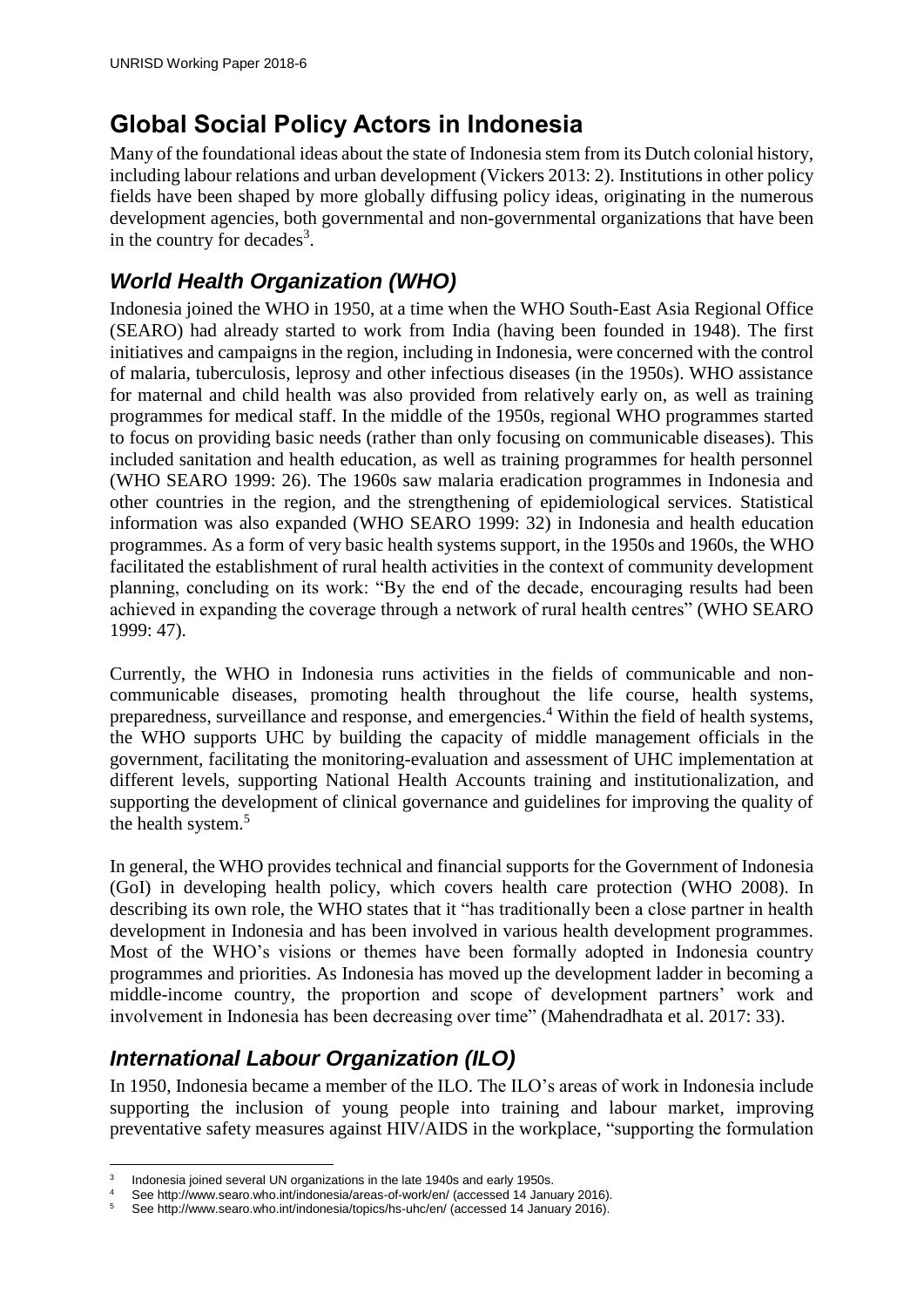of policies for social security reform and restructuring, and conducting a feasibility study on extending social security to the informal sector", and programmes against child labour (ILO 2015).

The ILO also urged the GoI to adopt international standards of labour rights such as collective bargaining and bipartite negotiating (Caraway 2004). Since the Asian economic crisis, the GoI has been conducting labour reform and thereby ratified eight of the ILO conventions which it uses to regulate labour relations (Rupidara and McGraw 2010). In more recent years, the ILO headed the United Nations Partnership for Development Sub-Working Group on the Social Protection Floor (established in May 2011). Related activities also occurred in the Assessment Based National Dialogue under a Sub-Working Group of the Social Protection Floor, initially driven by the ILO. The leadership was progressively taken over by the Ministry of Planning and Development (Bappenas) (ILO 2015: 65).

More recently, the ILO has been running the second phase (from 2012 to 2017) of a "Better Work Indonesia" programme which aims to improve working conditions and productivity in targeted employment-intensive sectors.<sup>6</sup> Another project is "Decent Work for Food Security and Sustainable Rural Development" (2014-2016) which promotes the improvement of working conditions, better access to social protection and a conducive environment for job creation.<sup>7</sup> The situation of domestic workers and children is also addressed in ILO projects<sup>8</sup> and widows under a pilot project called "Single Widow Service" (*Pelayanan Satu Atap*). Finally, in 2014, the ILO conducted a study on the proposed modifications to the social security system for employment injury, old age and death benefits (ILO 2015).

#### <span id="page-10-0"></span>*World Bank*

Indonesia became a member of the World Bank for a short time during the Soekarno Administration in 1954 (Thompson and Manning 1974), later withdrawing in August 1965 (Dick 2002). World Bank membership was incongruent with Soekarno's socialist economy through guided democracy and particularly the anti-western propaganda movement. Even during its eleven-year membership, Indonesia was recognized as a non-active member because it borrowings were limited. After Soeharto came to office in 1966, Indonesia re-joined the Bank in April 1967 (Thompson and Manning 1974). During the Soeharto period, the Indonesian government and the World Bank had a close relationship. The Bank provided considerable loans and technical assistance, helping the government to achieve high economic growth. The World Bank also became involved in social-economic development in Indonesia via a loan to cope with the Asian Financial Crisis. In the late 1990s, the Indonesian government introduced a social safety net (SSN) for the poor that mostly work in the informal sector. The SSN was a conditionality of the structural adjustment program provided by the Bank. Starting from the SSN programme, the government has been extending social protection to wider groups of the population, particularly the universalization of health care (Sumarto et al. Forthcoming).

#### <span id="page-10-1"></span>*Other international organizations*

Indonesia has been a member of the FAO since 1948, and has had a country office since 1978. The organization reports "more than 650 interventions have been implemented in support of the food and agriculture sector," (FAO 2015) which also included food security. The explicit use of social protection terms is, however, a new development in FAO's ideas. UNICEF is also engaged with issues of health and nutrition in Indonesia, with a particular focus on the needs of children. It is UNICEF's aim to support the country in realizing basic education for all,

<sup>1</sup> <sup>6</sup> See http://www.ilo.org/jakarta/whatwedo/projects/WCMS\_180290/lang--en/index.htm, accessed 14 January 2016.

See http://www.ilo.org/jakarta/whatwedo/projects/WCMS\_308006/lang--en/index.htm, accessed 14 January 2016.

<sup>8</sup> See http://www.ilo.org/jakarta/whatwedo/projects/WCMS\_210965/lang--en/index.htm, accessed 14 January 2016.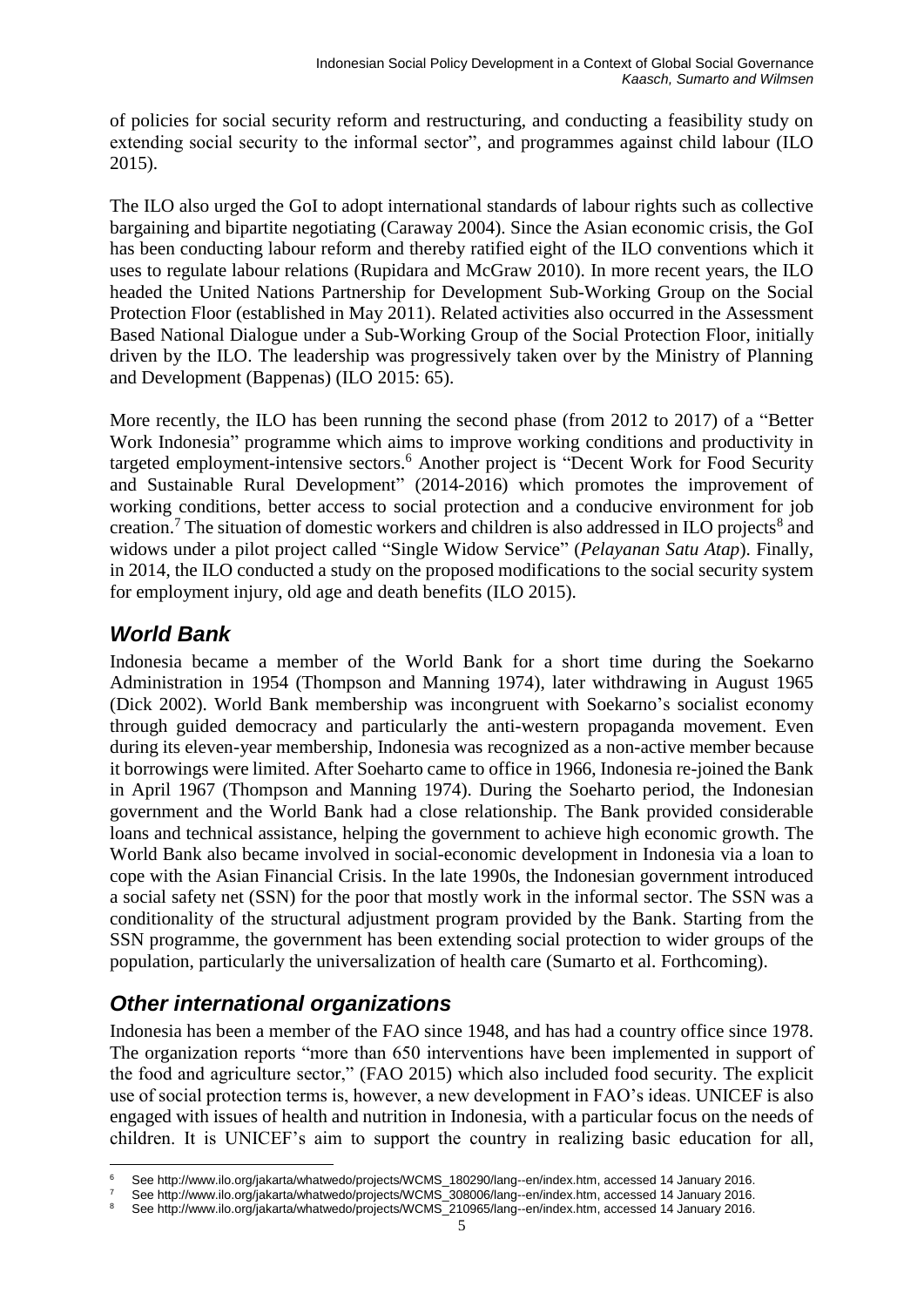improving the quality of education and teaching standards, child protection, child health  $(including HIV/ALDS)$ , water and sanitation.<sup>9</sup> Finally, the UNDP's aim is to "support" Indonesia's national priorities and the implementation of Government of Indonesia's Medium Term Development Plan 2010-2015 and other national and local development visions, strategies and plans."<sup>10</sup> The UNDP is also the supporting agency for developing plans to achieve the Sustainable Development Goals (SDGs), as it did in working towards the Millennium Development Goals (MDGs).

#### <span id="page-11-0"></span>*Collaborative activities*

The mandates and aims of some of the organizations discussed above overlap and as resources are constrained, we also find various collaborations. Among the more institutionalized relationships are the regular meetings of UN country teams. Such networks fulfil the purpose of identifying common issues, avoiding doubled or contradictory initiatives and learning about different perspectives. The usefulness of these initiatives varies and our interviewees valued such meetings differently. While some praised the collaborative and collective spirit, others talked about the problem of arrogance of some agencies that undermines the collaboration through communicating perspectives and discussing initiatives.

An important collaborative initiative was undertaken among the health-related agencies (including WHO, UNICEF and World Bank), which have had exchanges about the development of health social security in Indonesia. In explaining some of the differences between the agencies, the WHO interviewee said: "...World Bank co-shares with us on [the] task force on […] health coverage because their expertise is in the financial side, we are experts of the supply side and we can work together."<sup>11</sup> According to the UNDP, however, this group was not more than "a very informal working group", focused on the coordination of activities in fields of common concern, and without a comprehensive joint programme. The UNDP interviewee stressed the independence and differences in the roles of the different agencies.<sup>12</sup>

Another example of collaboration is the ILO and FAO's promotion of decent work in rural areas with reference to the ILO's global agreement on decent work and the FAO's concern about the development of rural areas. Other fields of collaboration concern nutrition (World Food Programme (WFP), WHO, FAO) and disability (WHO, ILO, United Nations Population Fund (UNFPA)). In the past, ILO for instance, worked in cooperation with global financial and bilateral agencies, as described by Caraway: "The ILO, backed up by foreign governments and the international financial institutions, became the international arbiter of labour standards [in Indonesia]" (Caraway 2004: 32)..

However, UN organizations also collaborate with other kinds of actors on related topics and activities. For example, UNICEF mentioned a collaboration with Plan International, which it viewed as an "agent of change"<sup>13</sup>. "Other" actors, namely national development organizations and foundations, collaborate and exchange much less than UN organizations. An interviewee from the Japanese International Cooperation Agency (JICA) suggested that there is not much collaboration [with the World Bank], even though JICA staff occasionally attend seminars of the World Bank and UN organizations: "I attended a seminar by the World Bank about social security and employment and I found our work is actually quite similar. But we have coordinated nothing". The German Gesellschaft für Internationale Zusammenarbeit (GIZ), after having been a strong supporter of Indonesian health system development, seems to be looking

<sup>&</sup>lt;u>.</u> 9 See http://www.unicef.org/indonesia/activities.html, accessed 14 January 2016.<br>10 See http://www.id.undp.org/content/indonesia/on/homo/ourwork/overview.html

<sup>&</sup>lt;sup>10</sup> See http://www.id.undp.org/content/indonesia/en/home/ourwork/overview.html (accessed 15 January 2016).

<sup>11</sup> Interview at WHO Indonesia, 6 October 2015

<sup>&</sup>lt;sup>12</sup> Interview at UNDP Indonesia, 7 October 2015<br><sup>13</sup> Interview at UNICEE Indonesia, 8 October 201

Interview at UNICEF Indonesia, 9 October 2015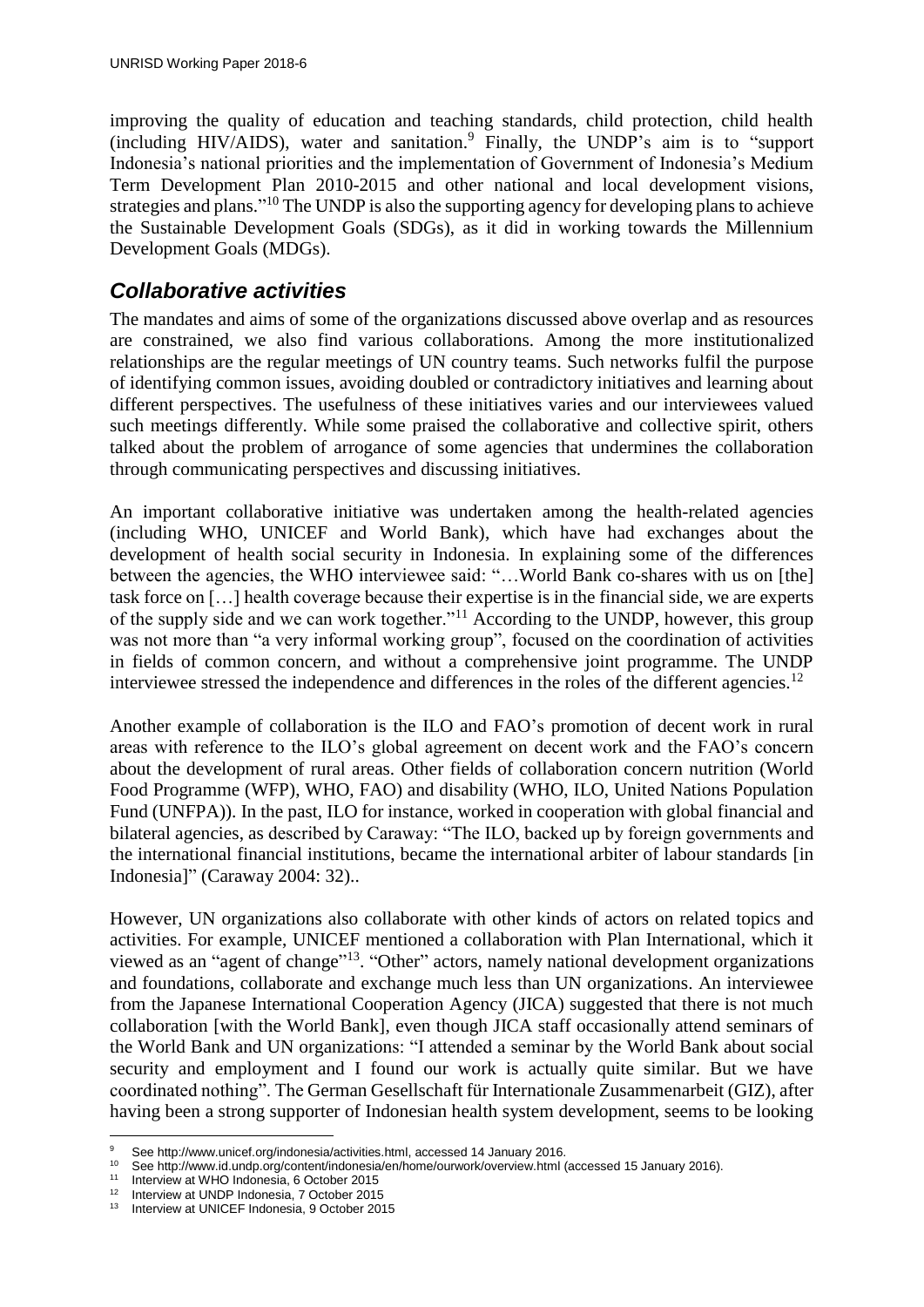for a "new niche" for meaningful and successful engagement with, and support of, Indonesian development as a provider of "services … in the field of international cooperation for sustainable development."<sup>14</sup>. In some contrast, Japanese development aid appears to be more of a mix between a development and an investment approach and has already shifted its focus away from health services towards infrastructure projects.

How international agencies collaborate, plan and initiate work is to a considerable extent dependent on how the Indonesian government steers and directs that support so that it is suitable for its own interests and plans. The role and scope of external agencies change related to the interests and strategies of national decision makers. Many of our interviewees expressed the view that the government is now clearly in the driver's seat and that the development actors have to readjust their roles and contributions if they want to continue to be relevant.

The GoI takes two broad strategies to steer the participation of international agencies in national development policies: establishing and strengthening the institutional links of particular organizations with particular ministries, and encouraging international agencies to engage with specific agency programmes, such as the TNP2K (National Team for the Acceleration of Poverty Reduction).<sup>15</sup> The former strategy aims to link any aid agency and foreign organization in the country to a particular ministry for organizing and controlling the organizations' activities. This gives the Indonesian policy makers the power to decide whom to contact and what to ask for, and to avoid overlaps and competition. At the same time, it limits the capacity of external actors to get in touch with any government representatives just because they think it most promising for them. There are now clearly defined points of contact. Even if to some extent symbolic, it does signal a changing role of international organizations in the country ondemand towards knowledge providers, rather than holders of general knowledge on which the government is dependent.

The latter strategy is a new mode of international cooperation on knowledge transfer and technical assistance. Looking from the side of the GoI, in the past it actively asked for technical assistances from UNICEF and the World Bank, and requested financial support from the Government of Australia in developing conditional cash transfer program (*program keluarga harapan* (PKH)), which was initiated in 2007. In responding to the GoI's demand, the Bank and UNICEF have developed training modules on health, education, nutrition and child protection targeted for the PKH beneficiaries (PRSF 2014). The Australian Government plays a broader role than those of UNICEF and the World Bank. The PKH is part of GoI poverty reduction programmes supported by the Australian Government through the Poverty Reduction Support Facility (PRSF).<sup>16</sup> All of the technical activities and policy process of the PKH are under the control of the PRSF that works closely with TNP2K.

According the UNDP interviewee "TNP2K is staffed with the best of the best people that we can have. So I don't think they can easily skew towards the wrong direction. […] I think the TNP2K is strong enough to actually know what to take, what not to take and how to bring the ideas and the support into the programme."<sup>17</sup> This shows that staff from international organizations indeed think they are providing the best solutions (with the best people), and take strategic decisions in promoting their ideas, even if at the same time asserting that the government is in the driver's seat.

1

See https://giz.de/en/aboutgiz/profile.html (accessed 25 January 2016).

<sup>&</sup>lt;sup>15</sup> For detailed description of TNPK2K see, Wilmsen et al. (2017)

<sup>&</sup>lt;sup>16</sup> For detailed description and discussion of PRSF, see Wilmsen et al. (2017)<br><sup>17</sup> Interview at LINDP Indonesia, 7 October 2015

Interview at UNDP Indonesia, 7 October 2015.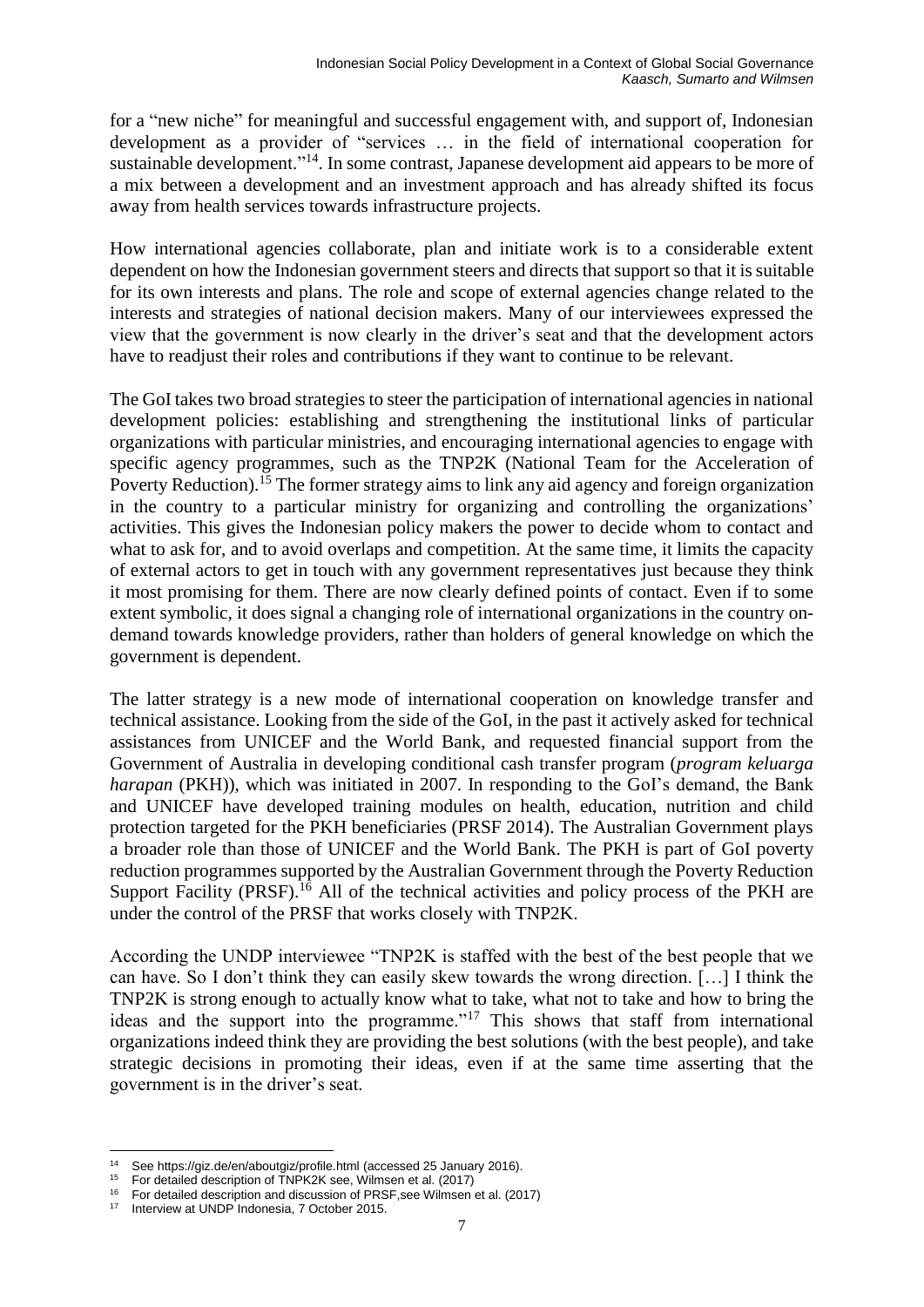# <span id="page-13-0"></span>**Global Actors' Ideas about Indonesia's Social Policy**

Indonesia's National Social Security System (Sistem Jaminan Sosial Nasional (SJSN) (Law No. 40/2004)) has been in place for more than 10 years, though important changes did take place until 2011 because of the need to issue various derivative laws and regulations before they could be implemented. This occurred in a period when the GoI acted passively towards developing social security regulation. Only after re-election was a new social security implementing agency (Badan Penyelenggara Jaminan Sosial (BPJS)) established (Law 24/2011) (Suryahadi 2017). This institution is split into the BPJS Kesehatan (Health), in operation since January 2014, and BPJS Ketenagakerjaan (Employment), in operation since July 2015.

Reflecting on the very quick process of social policy expansion, the UNDP interviewee said: "Indonesia is actually a late starter. But once Indonesia agreed to adopt, it runs fast, a little too fast sometimes. One thing that could be looked into is actually the readiness because I feel they should have done more homework …"<sup>18</sup> Nevertheless, the right to social security, together with the implementation of SJSN and BPJS Health and BPJS Employment, clearly marks the commitment of the GoI to setting up universal health insurance on the one hand, and social protection schemes in the fields of old-age pensions, work injury and death of the breadwinner on the other. This corresponds with shared global ideas about health systems and pensions.

Regarding health policies, Indonesia has set specific targets for achieving universal health coverage by 2019 and has in place a contribution-based social health insurance for formal economy employees (ILO 2015: xvii). Related to the health system and health problems, among the critical issues that remain are maternal mortality and extension of coverage to those in the larger informal sector. According to an ILO report, the latter is still "unclear" (ILO 2015: xvii). While the general aim of Indonesian health care reform is the universalization of access to health care, particularly for vulnerable and underserved groups, various interviewees mentioned the need for targeting. For example, the UNICEF interviewee noted that the identification of poor households was an outstanding issue. Similarly, in its recent report on inequality, the World Bank raised concerns about social spending benefiting the rich while there are so many poor people in the country for whom any spending would have an impact (World Bank 2015). Such comments reflect older, somewhat dated, global social policy discourses, that is, targeting rather than a joint effort towards universal coverage.

Other social needs are covered by social assistance schemes related to education (school assistance projects), income security for families with children (conditional cash transfers, scholarship programmes) and food provision (Raskin, a subsidized rice delivery programme), as well as PNPM and BLK providing social infrastructure and employment opportunities (see also, Kwon and Kim 2015). Here, social policy expansion as pursued by the GoI follows the global social policy ideas held by the actors discussed in this paper. The challenge, however, is in realizing universalization and the expansion of existing programmes.

Overall, while it is certainly too early to come to a meaningful conclusion about the success of these new institutions in setting up a sustainable system of social protection, or making Indonesia a comprehensive "welfare state", there is a considerable level of appreciation and support for social policy development in Indonesia expressed by many external actors. As the UNDP interviewee said, "In general, I think what the Indonesian government has taken it beyond expectation in terms of the ideas and also the speed. […] The direction is definitely correct but it's a long-term process. So rolling-out social protection for the poor and

<sup>&</sup>lt;u>.</u> <sup>18</sup> Interview at UNDP Indonesia, 7 October 2015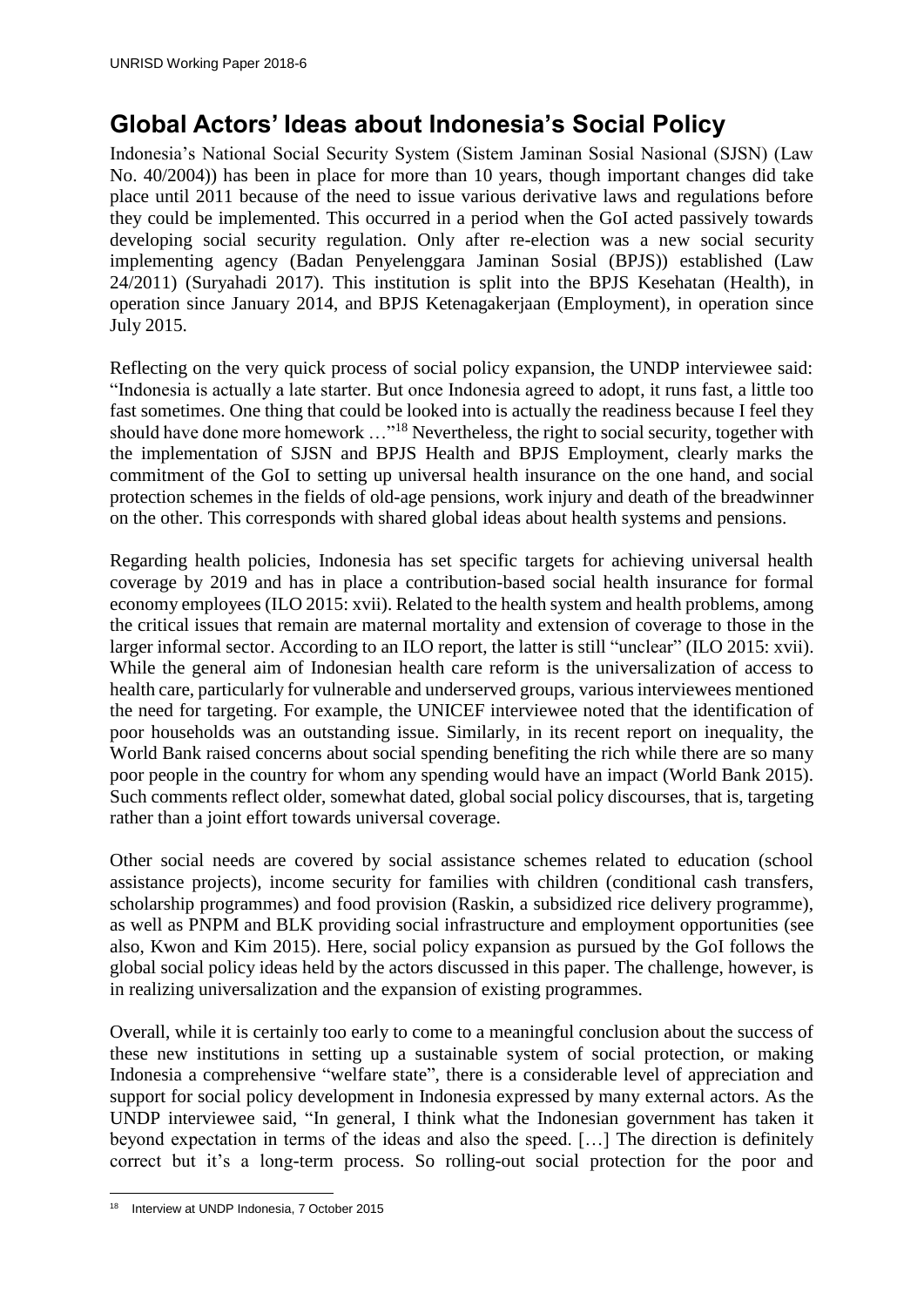disadvantaged is a huge task."<sup>19</sup> The WHO representative was particularly satisfied with the attempts of the Indonesian government to develop social protection in and through the health sector, and expects positive developments in the years to come.<sup>20</sup> An ILO report describes the Indonesian system as "a staircase approach with non-contributory schemes for the poorest people, contributory schemes (with nominal contributions) for the self-employed and informal economy workers, and statutory social security schemes for formal sector workers and their dependents" (ILO 2015: 64). Furthermore, the aim to achieve UHC by 2019 is highly appreciated (ILO 2015: 64). From a comparative ASEAN perspective, the ILO report emphasizes: "Indonesia stands out by incorporating informal workers in its reforms of the national social security system" (ILO 2015: 29).

Nevertheless, international agencies also expressed a number of concerns, or a considerable degree of uncertainty, regarding the future. These concern the following—to some extent interrelated—issues and we will discuss each of them in turn: 1) protection of excluded groups; 2) quality of services and generosity of benefits; 3) appropriateness of the existing system of social protection; 4) increasing inequalities; and finally, 5) taxation for expanding risk pooling in meeting social risks.

#### <span id="page-14-0"></span>*Protection of excluded groups of the population*

Disadvantaged populations in rural areas are of particular concern to many development actors, including UNICEF. However, while there are certainly important issues about underprivileged groups in rural areas, particularly connected to geographical circumstances (remote islands), our UNICEF interviewee suggested a change in perspective: "We saw poverty as a rural problem because in rural areas the poverty rate is higher than in urban areas. But if we increase the poverty line to two dollars, we see that poverty is equally urban and rural. We have shown this to the government and told them poverty is not really rural."<sup>21</sup> This signals that on the one hand, the view on what needs to be considered as poverty has changed, given the altered development status of the country. On the other hand, it shows the power of an international organization to (re)frame the description of a social problem, and—in exchange with the GoI to shift agendas and the focus of national policy making.

Children are another group considered to be particularly vulnerable, as they face multiple challenges in various aspects of their lives (child marriage, health care, education, nutrition and so on). UNICEF has long worked on such issues in Indonesia, but approaching it from a social security perspective is a rather recent development: "Actually, in relation with social security and children, this is something like the new area that we want to pursue in the next country programme because we see that the progress for children in the poverty reduction scheme that the government have made is very limited."<sup>22</sup> The draft new country programme as presented at Economic and Social Council (ECOSOC) explains what this new focus on social security means. It states that UNICEF's work in Indonesia in the upcoming years will focus on social rights, namely the rights of the child, and transforming gender roles. More concretely, that will involve the "Child Survival and Development Programme" on issues of health, nutrition and water and sanitation. Furthermore, early childhood education and adolescent development will also be a focus. In terms of social policy more explicitly, the plan mentions a "Social Policy Programme" geared towards strengthening the social protection system to reduce child poverty (including by promoting more broad-based child grants instead of relying on conditional cash transfers) (UNICEF Executive Board 2015). What is reflected in this development is the success

<sup>19</sup> <sup>19</sup> Interview with UNDP Indonesia, 7 October 2015

<sup>&</sup>lt;sup>20</sup> Interview with WHO Indonesia, 6 October 2015

<sup>&</sup>lt;sup>21</sup> Interview at UNICEF Indonesia, 9 October 2015<br><sup>22</sup> Interview at UNICEF Indonesia, 9 October 2015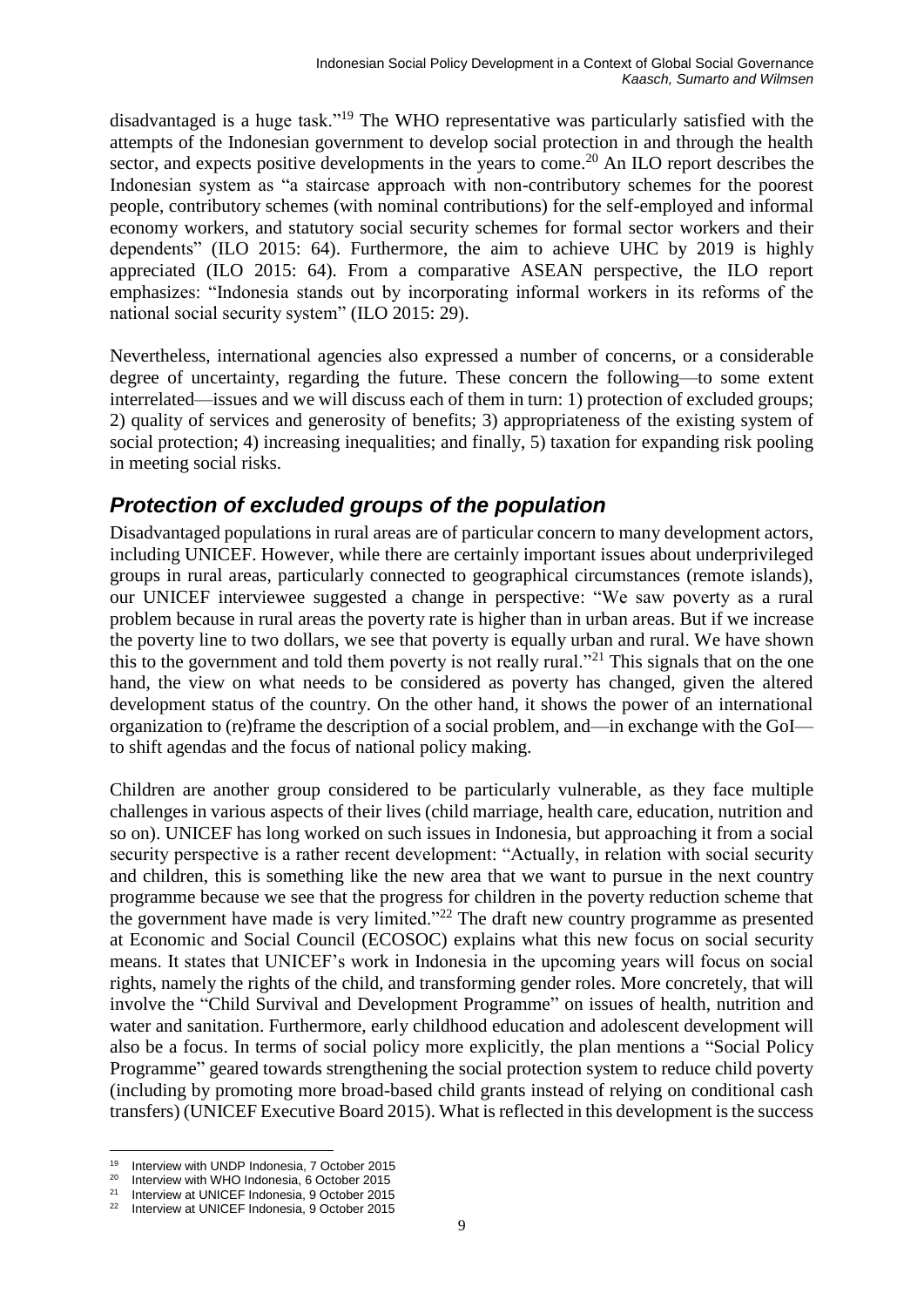of the ILO (on a global scale) to frame part of the development discourse as the expansion of social protection (see for example, Deacon 2013). An emerging economy like Indonesia that has already taken steps towards developing systems of social protection and has embarked on (global) strategies to universalize social protection in the field of health care (see also, Sumarto Forthcoming) is certainly a particularly interesting partner for international organizations pushing these agendas.

However, young people more generally are also an issue of concern for international agencies, particularly education and skills training—the ILO report warns "if [young people] remain unable to secure decent work, the demographic dividend of Indonesia's relatively young population could turn into a demographic liability" (ILO 2015: 64). Although the focus of UNICEF and the ILO are different, they are not in conflict with each other. The long-term view of a person's life course is more embedded in the ILO's social security perspective, whereas UNICEF is more youth focused.

Recently, other specific groups, such as persons with disabilities and the LGBTI community, have been identified as requiring specific protection. This follows similar discussions at the global level and in other countries that Indonesia now considers to be potential examples from which to learn. This hints at a shift towards broader global conceptions of "targeting within universalism" (Skocpol 1992). Nevertheless, the increased consideration of LGBTI rights at a more abstract, political level is accompanied by an increasingly hostile public climate that LGBTI people are faced with, as has been reported by global media $^{23}$ . The Human Rights Watch has reported rights violations of LGBTI people and political struggles around it.<sup>24</sup> An expression of the contrasting views within the Indonesian political context is the silence or, occasional, pro-LGBTI stance of President Joko Widodo. For example, the GoI accepted two recommendations at the UN Human Rights Council to improve the situation for LGBTI people in Indonesia;<sup>25</sup> but rejected more concrete recommendations and continued to persecute the LGBTI community in other contexts in Indonesia. Here we observe a dominant—considered to be "Western"—discourse clashing with a significant part of Indonesian society and authorities. The dedication of the current government to develop and "modernize" in multiple fields at the same time simultaneously struggles to overcome national cultures and traditions.

#### <span id="page-15-0"></span>*Quality of services and generosity of benefits*

In Indonesia's evolving system of social protection and assistance, the expansion process has reached a stage where it not only raises questions of access, but increasingly questions of quality. According to the UNICEF interviewee: "Previously, the concern was only access to an improved water source, improved sanitation, but about the questions of quality is something the government hasn't really touched."<sup>26</sup> Furthermore, there is some concern expressed about the appropriateness of the benefit levels in the case of old-age pensions: "The median wage male worker in Indonesia is only expected to receive a pension income of about 14 percent of his lifetime average earnings" (ILO 2015: 41). As in some of the above examples, this implies that the international agencies are pushing the GoI to take further steps to broaden their conceptions and scope of social problems. It serves both the development of "new" directions in social policy making and the continued, legitimized role of international organizations in the country.

Interview at UNICEF Indonesia, 9 October 2015.

 $23$ See, for example, The Guardian, 6 September 2017 https://www.theguardian.com/world/2017/sep/06/lgbt-crackdown-fearedin-indonesia-after-12-women-evicted-from-home; CNN, 1 June 2017 http://edition.cnn.com/2017/05/31/asia/indonesia-lgbtrights/index.html

<sup>&</sup>lt;sup>24</sup> For example, at https://www.hrw.org/news/2017/09/14/indonesias-attorney-general-rejects-lgbt-discrimination,

<sup>25</sup> See Human Rights Watch, https://www.hrw.org/news/2017/09/21/indonesias-tepid-lgbt-support-un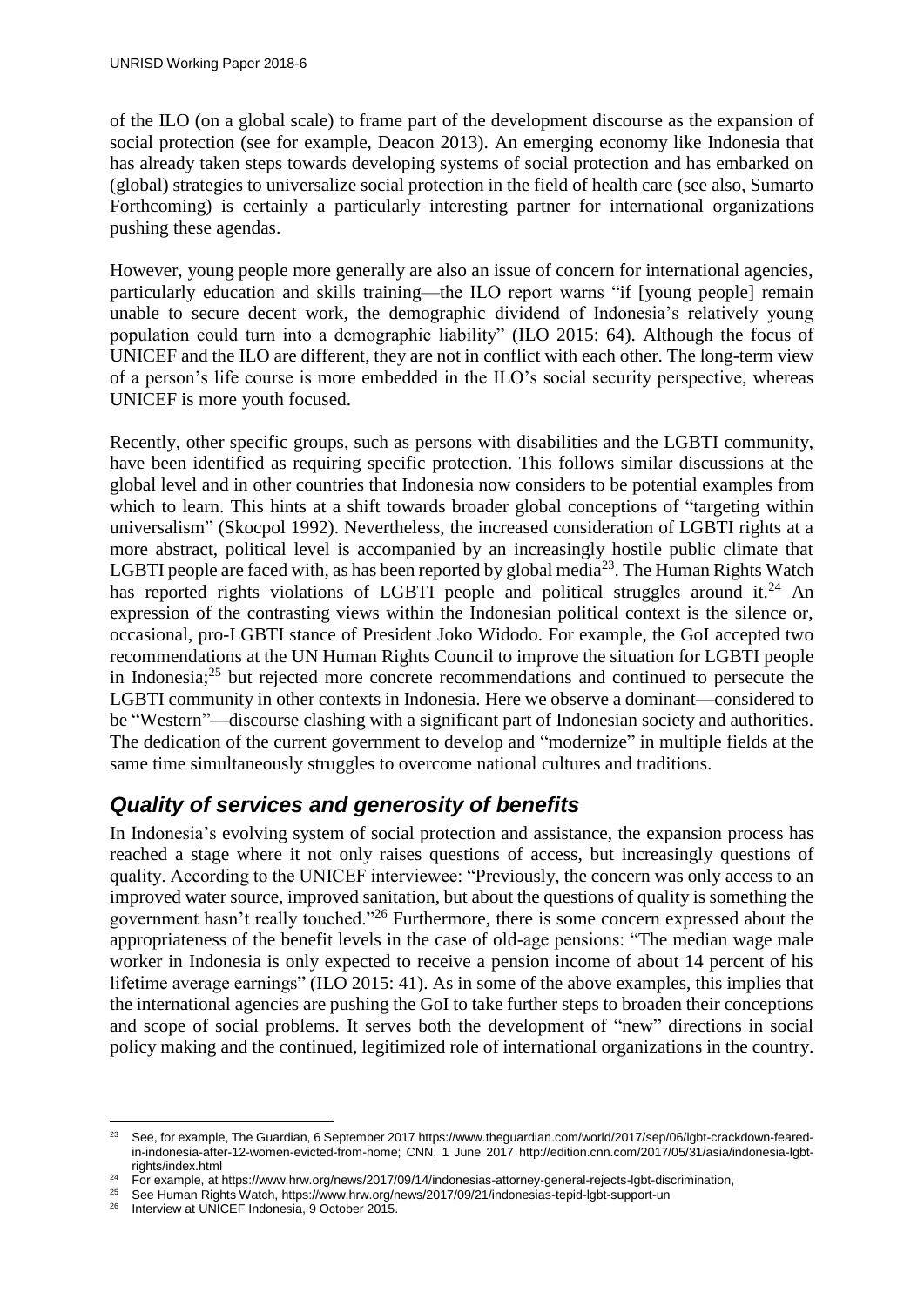Another issue is that of conditionalities for certain benefits. The conditional cash transfer programme (Program Keluarga Harapan) (PKH) is a relatively new government programme that requires families to send their children to school, health services, etc., if they are to receive the payment. In an interview with UNICEF, the interviewee mentioned there are also conditionalities on child benefits in other countries. The interviewee raised concerns about such conditionalities noting that in his/her personal opinion: "Imposing conditionalities on the families is really against their human rights."<sup>27</sup> While this is not a widely contested issue, here we see common differences in the positions of international actors, and it is likely these might have an impact on the course taken by the Indonesian government, depending on whom it works most closely with in specific periods of time.

#### <span id="page-16-0"></span>*Appropriateness of the existing system of social protection*

The inclusion of vulnerable groups, the quality of services and the level of benefits, are all concerns about the appropriateness of the existing and emerging system. An ILO report discusses some of the systems' schemes in a regional comparative perspective (ASEAN context), and raises some issues. Regarding the pension system, the report explains: "Mandatory provident fund schemes (found in Indonesia) tend to exhibit on average lower replacement rates compared to social insurance pension schemes […] and do not allow for redistribution across gender, generation, enterprises, economic sectors, social and income classes, and geographical regions" (ILO 2015: xix). Regarding work accident insurance, the same report laments the low injury work coverage because the government does not enforce compliance (ILO 2015: 29-30). Nevertheless, the ILO has been involved in strengthening the government capacity for enforcement, such as labour inspection. In 2011, the GoI and Indonesian social partners "urged the ILO to develop institutional and multilateral collaboration as part of the labour administration and inspection systems" (Ministry of Manwpower and Transmigration and ILO 2011: 4). The ILO's support included training of labour inspectors and the organization of tripartite meetings. In this case, we can see how the GoI is using an international organization to deliver a specific service. This is not so much about a general idea or model to be developed, but rather about more directed, capacity-building advice to administrative units.

In contrast, there are issues that international organizations, such as the ILO in this case, are hinting at, but that are not adequately covered by Indonesia. For example, sickness leave is not part of the general social insurance system, although there is a regulation that employers have to respect. The level of the sickness benefit is stated in the Act of Manpower (2003) and varies depending on the length of absence from work:100 percent in the first months and gradually reducing to 25 percent after a year until termination of employment (ILO 2015: 31).

A more general issue continues to be the usefulness and sustainability of the decentralized system in Indonesia that began in the early 2000s. Decentralization in social policies forms part of a broader global trend that was supported by the World Bank. The justification for decentralization, among other things was to bring the government "closer to the people" to enable broader participation in political, economic and social activities that was more attuned to local conditions and needs (Bunnell 2013). Other parts of the donor community have also been involved in decentralization, as well as training activities to implement new administrative units and levels, and have supported so-called deconcentration funds (Schmitt 2008). Many document and interviewees mentioned the challenge of institutional capacity, given the geography of the country, connected to—in the eyes of some (ILO 2015: 64)—decentralization reform. On decentralization in social policies, though, the opinions are quite different. The ILO

<sup>&</sup>lt;u>.</u> <sup>27</sup> Interview at UNICEF Indonesia, 9 October 2015.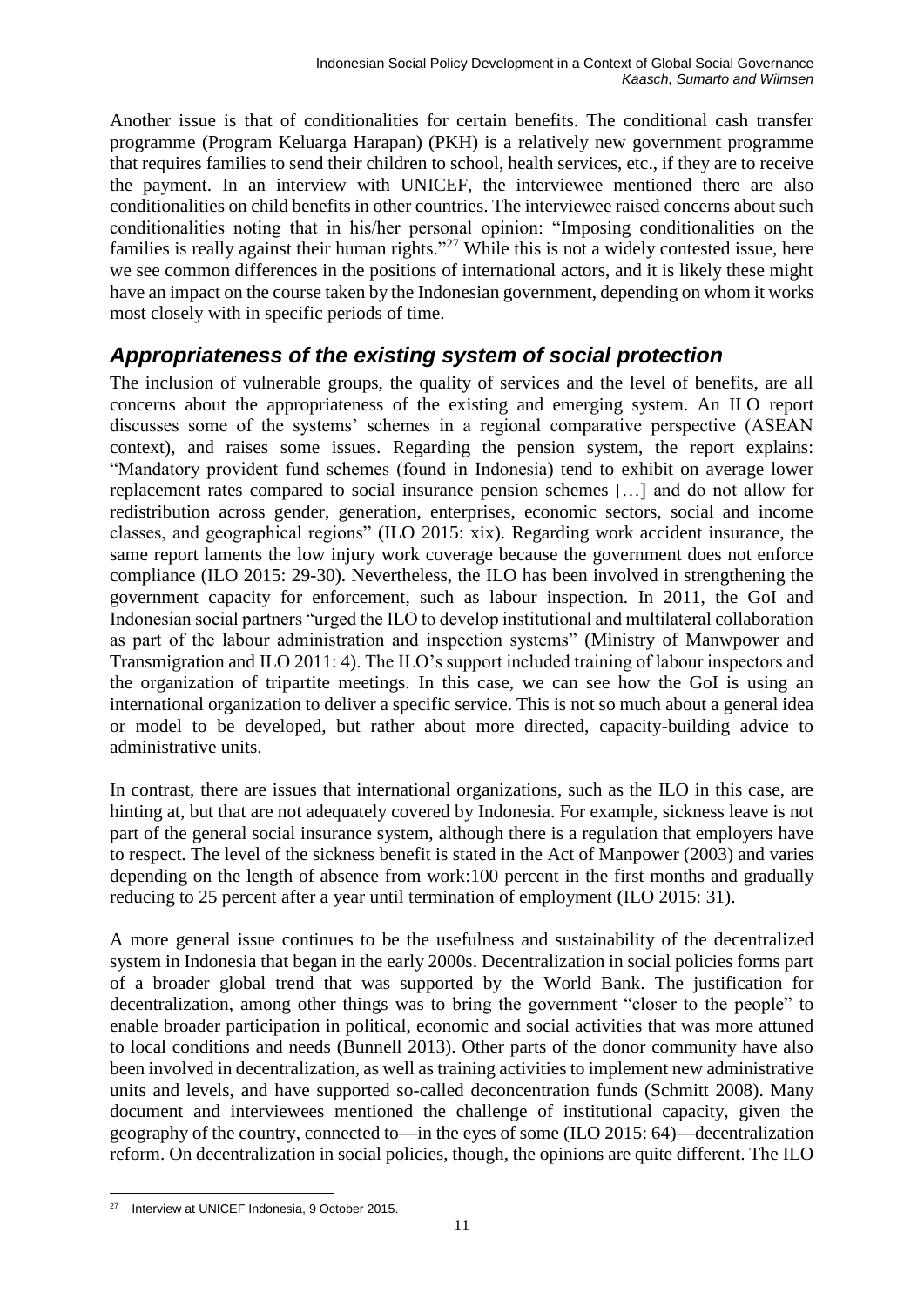report (ILO 2015: 64) states that the "lack of institutional capacity remains a major impediment, in particular with the decentralization reform that has led to increased responsibilities of subnational authorities in providing social services." On more general accounts, the report claims: "Against the background of limited fiscal space, there is growing demand for more efficiency and effectiveness in the design and delivery of social protection policies and programmes. In the context of administrative decentralization […], the need for better coordination, governance and administrative capacity at all levels of government has rarely been stronger" (ILO 2015: 64).

Given the wide agendas in different fields of social policy and the multiplicity of donor and advisory agencies in the country, it is unlikely that a coherent path will emerge. While globally common knowledge in the field of health systems suggests that a single risk pool for the financing of universal health systems is the best approach (Kaasch 2015), getting there seems to be almost impossible. Moreover, protection of people against poverty and unemployment might require decentralized approaches. Depending on the specific issue or group of people an external actor is concerned with, the advice will be different. This can mark an ideological difference or signal that the context and social needs are different. Developing a general structure of multi-level governance and policy making is, however, the task of the GoI, and the scope of involving global actors in that level of state building seems to be reduced compared to previous times.

Such a view is expressed and supported by some of our interviewees. The UNDP interviewee thought that the country was too big and diverse for one general system in the field of health anyway:

The country is way too big and it has been proven during Suharto that not all health services were at the same standard anyway. So I think now there are better opportunities to make sure that the system will be more decentralized but still able to meet the standard that we want. Because, for example, with the MSS, the minimal service standard, the regulation is there, now the issue is how to bring the capacity of the sub-national government to meet it.<sup>28</sup>

The WHO in a report remarks that "decentralization has affected the capacity of the central Ministry of Health to maintain integration and alignment across the different levels of the health system" (Mahendradhata 2017). Meanwhile, the WHO interviewee expressed:

Decentralization is good for overall development but it may not be good for everything. Some programmes, some activities, we may have to keep centralized. Especially anything that is about the standard, the quality, we may have to keep the centralization. However, I think we cannot really accuse or blame decentralization any further […] Whether you like it or not, it will continue. So you've got to work out how to see it as opportunity. I think many of the health programmes are now enjoying this decentralization.<sup>29</sup>

#### <span id="page-17-0"></span>*Increasing inequality*

While the ILO report on the ASEAN region speculated that "income disparities between geographical regions, sectors, skills and genders are expected to increase with ASEAN economic integration" (ILO 2015: 64), a 2015 World Bank report was more definite. According to Rodrigo Chaves (World Bank Country Director for Indonesia), "Despite impressive economic growth and poverty reduction, equity in growth has been more elusive in Indonesia.

<sup>1</sup> <sup>28</sup> Interview at UNDP Indonesia, 7 October 2015

Interview with WHO Indonesia, 6 October 2015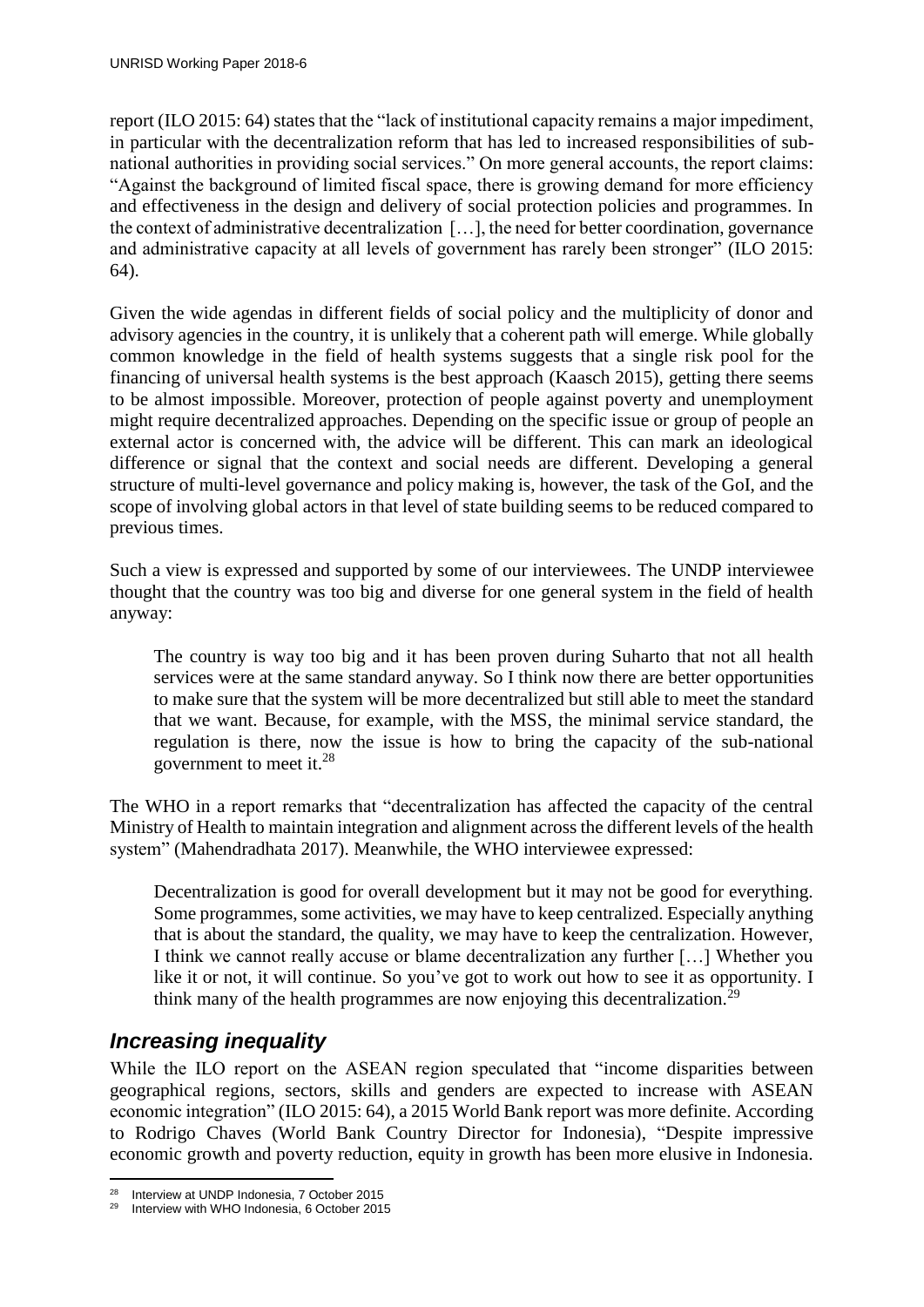With the affluent racing ahead faster than the majority, in the long term Indonesia risks slower growth and weakened social cohesion if too many Indonesians are left behind."<sup>30</sup> This report formed part of the World Bank's ideational support to Indonesian policy makers in analysing the trends and consequences of inequality.<sup>31</sup> Detecting inequality as a major issue reflects global discourses of the past few years, such as those fuelled by the OECD (OECD 2011) or Piketty's *Capital in the 21st Century* (Piketty 2014). The fact that social policy discussions on Indonesia have reached a stage of discussing inequality instead of merely development speaks to the advancements that have been made in the country.

#### <span id="page-18-0"></span>*Taxation for expanding the risk pooling in meeting social risks*

For some of the difficulties Indonesia is still facing, Vivi Alatas (Lead Economist at the World Bank in Jakarta) suggests:

Indonesia can improve infrastructure in the provinces so that children in remote provinces have an equal start to life—through better health care and education—that would determine their opportunities later in life. When these children enter the labour market, Indonesia can provide skills training to informal workers so that they are not trapped in jobs with low pay and little mobility. And many fiscal policy options are available that would improve revenue and redirect spending to programs that directly benefit the poor.<sup>32</sup>

The ILO report asks for more, though. It is concerned that the importance of risk pooling is neglected in the mandatory provident system in Indonesia, which then contributes to disadvantaging women in old-age protection (ILO 2015: 63-64). Taxation as a basis for funding public social services is, of course, another critical field that needs to be considered in the context of social policy. Here we see an example, where international organizations vary in terms of the extent to which they demand change, rather than the direction. Pushing in the same direction might make change in Indonesian social policies more likely. It might also, however, serve the GoI to pick the position they prefer, and still show they acknowledge and use goals and standards set by international organizations in the expansion of their social policies, even if that position might not imply too much of change.

### <span id="page-18-1"></span>**The Changing Role of International Agencies in Indonesia**

A critical issue in the global governance of national social policy for the case of Indonesia is the changing role international agencies are playing as the country has evolved from a developing into an emerging economy. While championing the GoI's transition to a comprehensive system of social protection, international agencies are looking for new roles in the country. Our interviews revealed that international organizations use different strategies to continue to play a meaningful role in Indonesia and to ensure they have some influence in the formulation of social policy at the national, subnational and local level. For example, our WHO interviewee explained that from his/her point of view:

WHO has played a very significant role in driving national health care, but during this past decade, the government has kept the driver's seat. This is a term we use—take the driver seat— and we are in the back seat now. So we just give support. We may help them with the assessment, with the health sector review, which is more of a supporting role, but the information will be used for national health planning.<sup>33</sup>

<sup>1</sup> <sup>30</sup> See http://www.worldbank.org/en/news/press-release/2015/12/08/rising-inequality-risks-long-term-growth-slowdown

<sup>&</sup>lt;sup>31</sup> See http://www.worldbank.org/en/country/indonesia/brief/reducing-inequality-in-indonesia<br><sup>32</sup> See http://www.worldbank.org/en/country/indonesia/brief/reducing-inequality-in-indonesia

<sup>&</sup>lt;sup>32</sup> See http://www.worldbank.org/en/news/press-release/2015/12/08/rising-inequality-risks-long-term-growth-slowdown<br><sup>33</sup> Intensiew with WHO Indonesia 6 October 2015

Interview with WHO Indonesia, 6 October 2015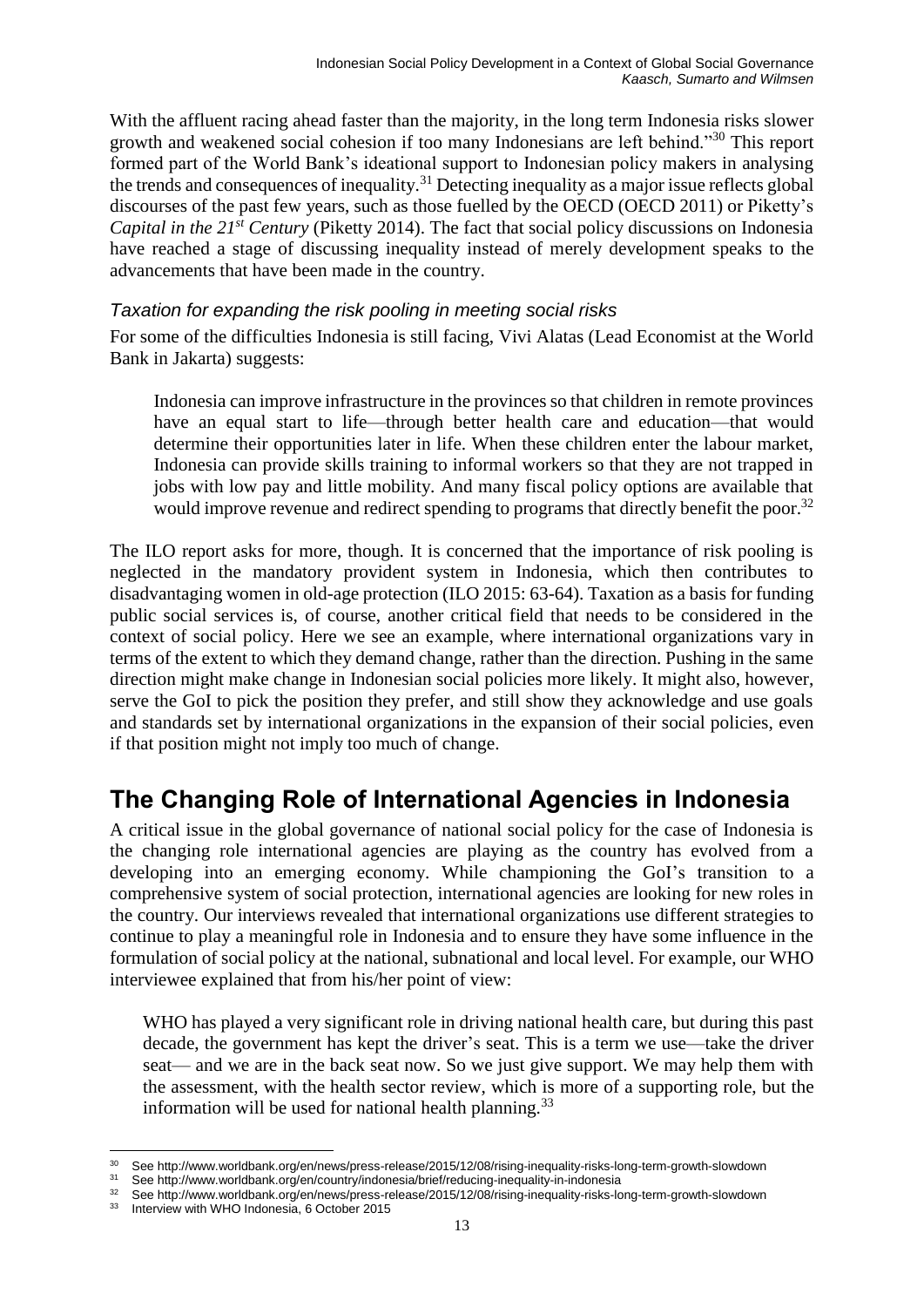This might mean international actors would focus on functions of collecting data, defining indicators, comparing the performance of countries in different policy fields and so on, which think tanks or watchdogs are doing in developed countries. For instance, some interviewees described their attempts to bring in their expertise and knowledge by approaching the government or ministries with particular evidence about specific issues.<sup>34</sup> At the same time, international organizations may also have an interest in using the Indonesian success as a role model. A vision that was expressed in the UNICEF interview was: "Our vision is to make Indonesia become a knowledge leader."<sup>35</sup>

Attempts by international organizations to define and develop new roles in Indonesia are not isolated to single organizations. The UN organizations have also engaged collectively with the new "partnership" relationship between the GoI and international agencies. As we can read in the Partnership for Development Framework agreement between the GoI and the UN:

Central to this partnership is collaboration through the three main working modalities of **policy advocacy and advice, capacity building and knowledge sharing.** Furthermore, this partnership supports Government in its work on innovation, South-South and Triangular Cooperation, and consolidation of United Nations–Government co-investment and cost sharing opportunities. (Government of the Republic of Indonesia and Indonesia 2015: 6, original emphasis)

It has to be noted that even the name of the framework "Partnership for Development" is a sign of the changed relationship between the GoI and international agencies. Such a partnership is indicative of the increasing emphasis on a more unified UN, where UN agencies are more coordinated and less conflicting in their work.

More joined-up social policy approaches are in the interest of all international organizations in Indonesia. It strengthens their role in the country, even as the GoI's reliance on external aid and advice has significantly diminished. Under such arrangements, the international organizations function more as think tanks, although strategies for this role are still under development in country offices. Other donor agencies (for example, those connected to donor governments like Australia, Japan or Germany), however, have taken more mixed approaches, as Wilmsen et al. (2017) have demonstrated. Having withdrawn from the health field as it considered it to be too developed, these agencies are currently focusing on infrastructure investment (as in the case of Japan) or overseeing governance arrangements (as in the case of Australia). Exceptions may be health issues in the context of a project focused on specific groups of vulnerable people, for example children or disabled people.

# <span id="page-19-0"></span>**Conclusions**

Social policy development is not an aspect of a country's development process that is only dependent on economic development. Considering the expansion and universalization of social protection as a result of policy decisions at multiple levels, this research has focused on the ideas and initiatives of various global social policy actors represented in, and engaged with, Indonesian social policies. The "socialization of global politics" (Deacon et al. 1997, Deacon 2007) over the past decades with different social policy discourses have been considered the backdrop against which national social policy discourses take place (Deacon et al. 1997, Deacon 2007, Kaasch 2015, Kaasch et al. 2015).

<sup>1</sup> <sup>34</sup> Interview at UNICEF Indonesia, 9 October 2015

Interview at UNICEF Indonesia, 9 October 2015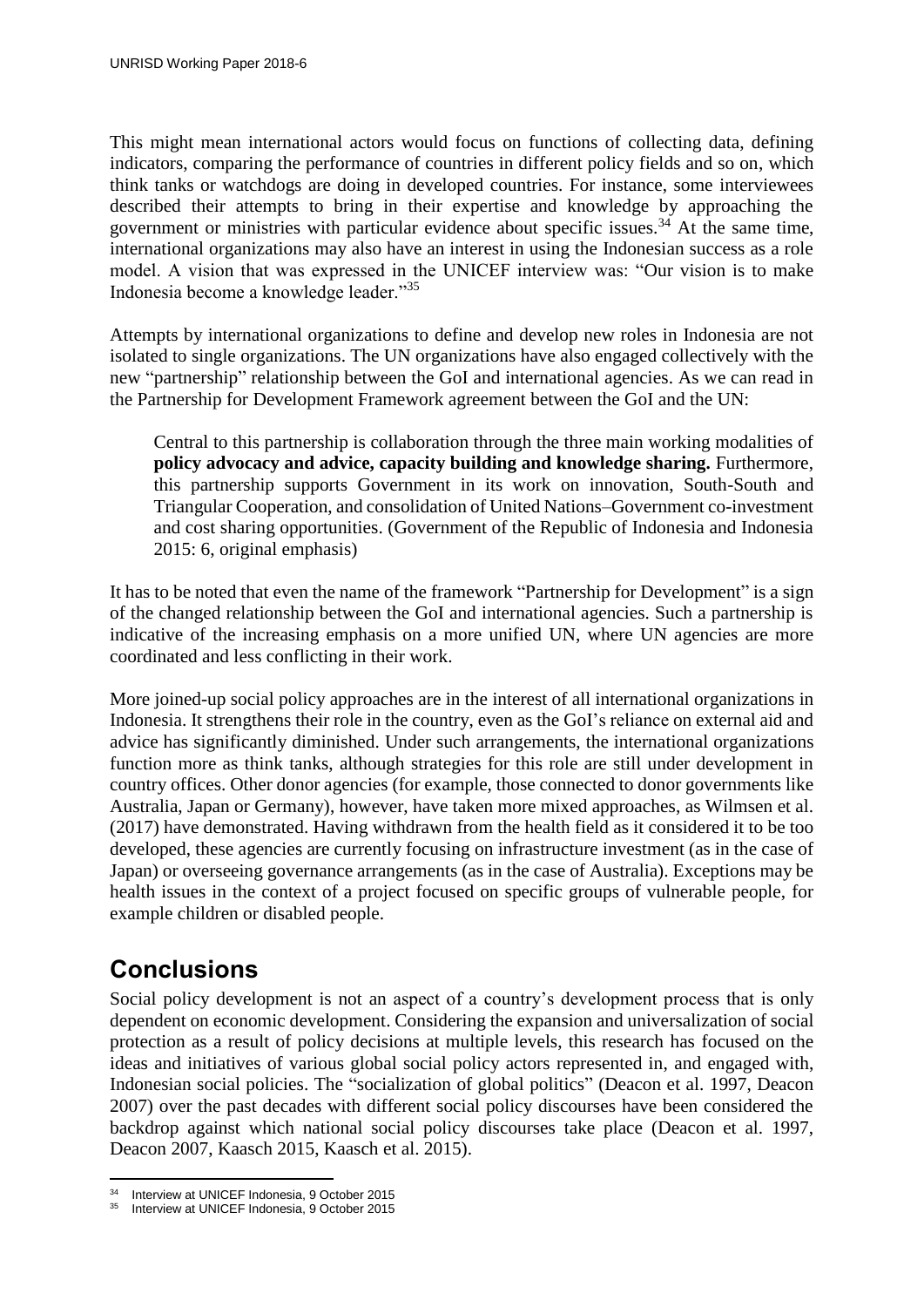After periods of "falling behind", in recent years, countries like Thailand have begun to expand their social policies. Similarly, Indonesia has been moving quickly towards establishing a comprehensive social policy system and a universal welfare system. This is a development that has been applauded by representatives of the international agencies we studied. As has been shown, this process has been followed and supported by a significant number of global agencies, providing ideas and concepts of social protection and combining their specific mandates with aims of improving the social policy system in the country. The international organizations studied in this paper are, of course, not the only external actors that matter in social policy development. Considering national donor governments as another source of external influence in multiple ways, we studied development actors from Australia, Germany and Japan. 36

The emphasis of the GoI on expanding social protection in the field of health corresponds with a number of recent global discourses and initiatives, such as universal health coverage and the social protection floor initiative (Deacon 2013, Scheil-Adlung 2014). Accordingly, the expansion of the Indonesian health care system is considered to be a very positive development by UN agencies represented in the country. Our interviewee from WHO states: "I think this government is very clear in their policy [….] I think in health we have no controversy over universal health coverage. We need to do it at least to help the country reach its target of 100 percent in 2019. This is the task ahead and in addition, we have to assure that that Ministry of Health has a good governance model to really bring back good services."<sup>37</sup>

Today's system of social policy in Indonesia combines the key principles of a welfare state, which are also generally supported by key global social policy actors. That does not mean that the Indonesian reform path necessarily conforms with more general, abstract global social policy ideas as developed, promoted and fought over by specific international organizations (as has been described by Deacon 2007). However, as long as social policies in Indonesia continue to protect more people in a comprehensive manner, there is no strategic reason for openly disagreeing with the GoI, or claiming and pushing other agendas. The emphasis of the international organization has shifted towards an exchange of ideas and collaboration on particular projects or initiatives of joint interest—instead of pushing specific models. The way these organizations collaborate with each other can be explained by referring to Brinkerhoff's concept of partnership. Under this concept, organizations are observed to uphold dynamic relationships and agree on divisions of work to gain mutual influence, respect and equal participation in policy making processes (Brinkerhoff 2002: 20). As the GoI leads the processes and dominates multi-level governance processes of Indonesian social policy development, finding new ways to engage in social policy is at the forefront of the agendas of international organizations working in Indonesia.

The relationship between the GoI and international agencies is in a process of change. From the side of the international agencies, the interesting issue is that there is no sense of "the job is almost done, and then we will leave", but rather one of "we hope we will still be there in 10 years' time."<sup>38</sup> The reasoning for such a position is complex. On the one hand, it is of course not clear how successful or sustainable recent social policy reforms in Indonesia will be. Also, many groups remain unprotected and inequality is rising, which implies that a substantial part of the population is being left behind. Our interviewee from the UNDP explained how the changing role of international actors poses a challenge to the organization. He/she emphasized

<sup>1</sup>  $36$  See Wilmsen et al. (2017)

Interview with WHO Indonesia, 6 October 2015

As explicitly expressed in one of the interviews with a national/donor development organization.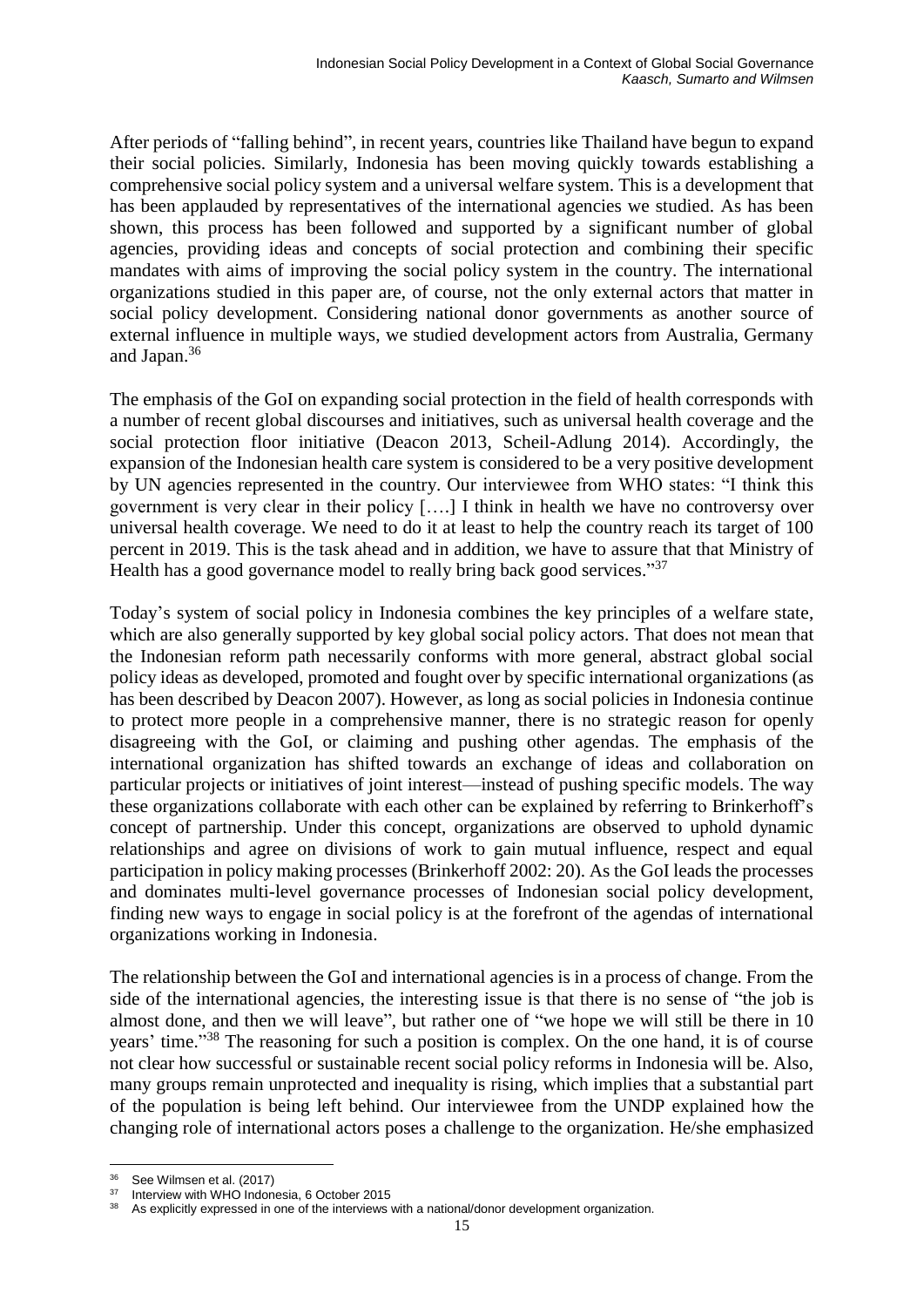that the "new role" for the UNDP would have to relate to these new challenges, and that the GoI was very clear in the kind of support it appreciates: "If we come to the government and say, 'Ok, we still want to do this', they say, 'No, thank you'. Seriously, that happened."<sup>39</sup> This implies that the GoI decides what kind of support it wants to have and with whom their aims can be realized.

Clearly, there is a benefit of external agencies maintaining a presence and an active role in social policy development in middle-income countries. Even if the relationship changes and there is less dependence on the international actors from the national government, the international organizations may benefit from the "success stories" that Indonesian economic and social policy development currently offers. Here, the agencies can claim to have had some beneficial influence (this is particularly evident in the Australian example detailed in Wilmsen et al. 2017). At the same time, it is obvious that the changing relationship and the steering role of the Indonesian government is affecting transnational social policy making. The role of global agencies in Indonesia is developing into one of a source of knowledge production and support to very specific projects, and less one of conditional aid or other forms of pressure in support of certain policies and reforms by external actors. Research shows that global discourses on national social policies have diffused across the world to be replicated in national political debates through which they found their way into national social security laws (Meyer et al. 1992, UNRISD 2016). Global discourses build a global discursive context, to which national discourses, for example in reaction to global economic crises, relate (Starke et al. 2013).

While we must wait to see if and how Indonesian social policy development takes off, yet another issue is what is going to happen in the future, or more concretely, how is Indonesia changing and adjusting even further in the context of, for example, the 2030 Agenda for Sustainable Development and aiming to reach the SDGs? For the MDGs, Indonesia had started rather late in developing a strategy and plan because, in the first years of the MDG process, the country was struggling with the aftermath of the 2004 Tsunami and the Asian Financial Crisis). Nevertheless, the GoI took the MDGs very seriously, locating the MDG secretariat under Bappenas, making it one of only two countries with a Special Envoy managing the MDGs within the government.<sup>40</sup> For instance, the Program Keluarga Harapan (PKH) (2007)—a conditional cash benefit pilot programme—was initiated in the context of the MDG process. It aimsto improve socioeconomic, health and child educational outcomes in very poor households (ILO 2015: 24). According to the UNDP interviewee: "Regarding the intention, the actions and the results, I think we are one of the best countries, in our opinion, in terms of how the Indonesian government took the MDGs seriously. If you look at what was good about the MDGs—they pushed Indonesia to show results."<sup>41</sup> Similarly, Kwon and Kim (2015: 4) argue, "Although cash transfers were used as policy instruments for other purposes … they became an important catalysts for change in the development of the social protection system in Indonesia …. [C]ash transfer programmes in Indonesia brought about new institutional infrastructure for social protection and a reframing of the issue of poverty and social protection." Nevertheless, while there has been important progress regarding poverty alleviation, challenges around some health issues remain: Indonesia has underperformed in achieving its targets in the areas of malnutrition, HIV/AIDS and maternal mortality rate.<sup>42</sup> Another challenge was the implementation of ambitious national plans at the local level. <sup>43</sup> Nevertheless, in our interviews,

<sup>&</sup>lt;u>.</u>  $39$  Interview at UNDP Indonesia, 7 October 2015

In charge of this was Nila Moeloek, who later became the country's health minister. See also "Making the Millennium Development Goals Real", Anindita Sitepu and Natasha Ardiani, Inside Indonesia http://www.insideindonesia.org/making-themillennium-development-goals-real

<sup>&</sup>lt;sup>41</sup> Interview at UNDP Indonesia, 7 October 2015

<sup>&</sup>lt;sup>42</sup> "Making the Millennium Development Goals Real", see note 40.<br><sup>43</sup> "Making the Millennium Development Goals Real", see note 40.

<sup>&</sup>quot;Making the Millennium Development Goals Real", see note 40.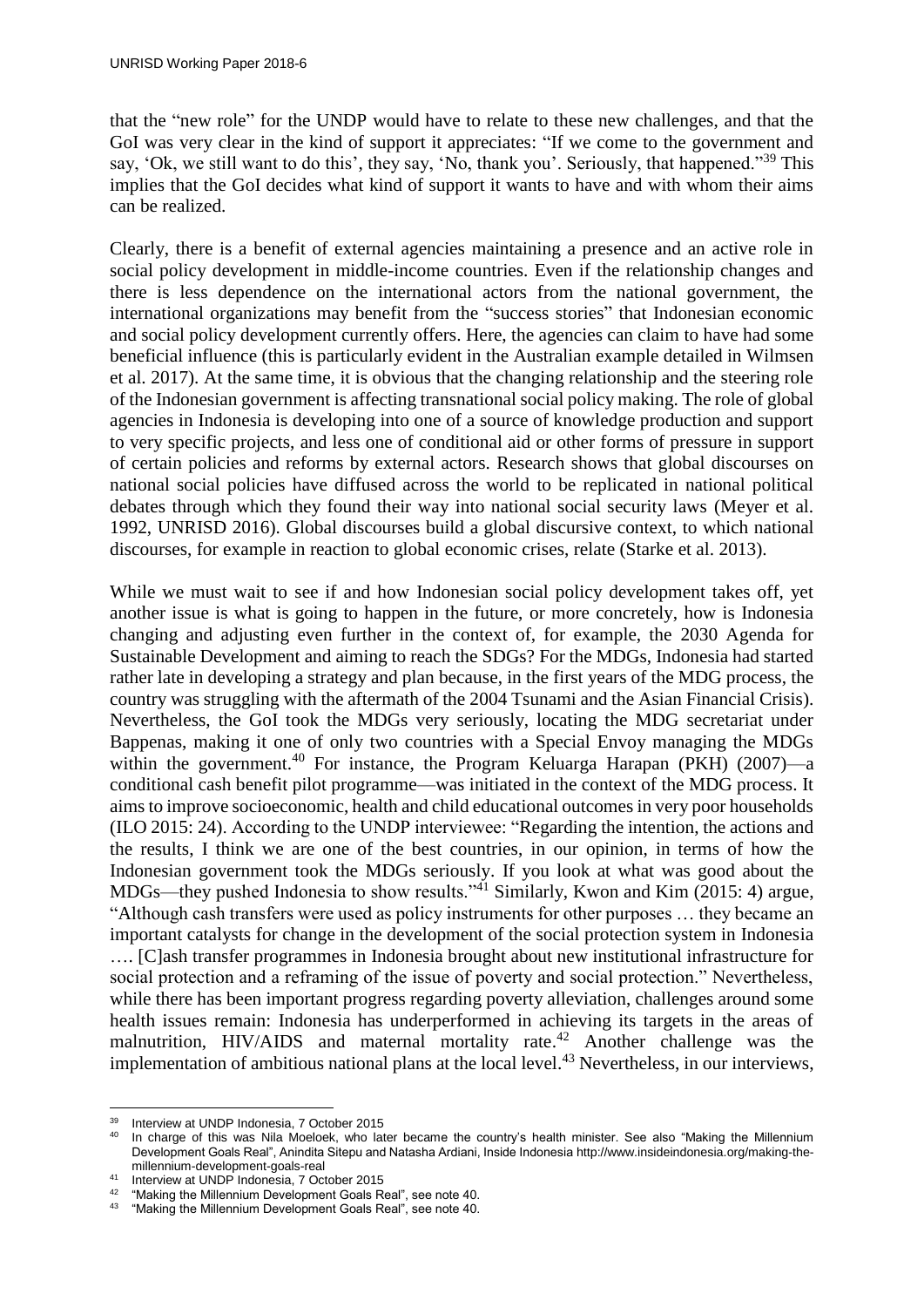the MDG process was regarded as supportive to social policy development, but not the reason for the recent changes in Indonesia.<sup>44</sup>

The post-2015 development agenda has started rather timely. Plans for meeting the SDGs are already being developed, and international agencies are involved in these processes. Our UNICEF interviewee said: "We also try to line our national programme with the SDGs. Even before the SDGs were launched by the UN in New York, we were already talking about the SDGs with the government."<sup>45</sup> While interviewees acknowledged that the government takes the SDGs seriously<sup>46</sup> and that they provides a major opportunity for the country, the SDG agenda is also described as a real challenge.<sup>47</sup> This is a challenge not only because of the breadth of the 2030 Agenda, which involves potentially contradictory implications of the different goals and targets, but also relates to national public administration in the sense of determining who within the government should govern the SDGs. The MDG secretariat used to be situated at Bappenas and therefore operated as a more or less technical secretariat. There are, however, many political issues to be sorted out in developing strategies to achieving the SDGs. Although the former head of the MDG secretariat, Nila Moeloek, has made an attempt to integrate the SDG secretariat under her ministry, the Ministry of Health (MoH) cannot really be the host of a secretariat with a much broader agenda and political aim.<sup>48</sup> The UNDP is trying to support the government in that process. Nevertheless, the MoH is very active in developing plans to achieve the SDGs, and the WHO interviewee reported that his/her office in Indonesia has been asked by the MoH to monitor the indicators for eight SDGs for Indonesia., statin<sup>49</sup> Concerning SDG 16 on governance in particular, Indonesia has been chosen to be a pilot country, and there are related initiatives, undertaken by UNDP in collaboration with Bappenas, to conduct the study on governance.<sup>50</sup> It was also Bappenas that chaired a national steering committee on the institutionalization of SDG implementation. An SDG secretariat, supervised by Bappenas, is overseeing and monitoring the SDG implementation in a social pillar, an economic pillar, an environmental pillar and a governance pillar. SDG 3 on health and well-being will be dealt with by a special secretariat within the MoH (ADB 2016). How the GoI deals with international agencies in developing its own SDG strategy is a reflection of the general change in the relationship between international organizations and other development agencies, and Indonesian policy makers and institutions. The GoI now uses the advice and other forms of support as it fits their interests, rather than seeking the help of external actors. The external actors are generally interested in continuously working with the GoI as they expect good results of both, the collaboration and in terms of achieving aims.

Both the quick, expansionary moves in social policies in Indonesia, as well as the changing relationship between international agencies and national policy makers at different levels, should be further studied in the upcoming years, to reflect carefully to what extent, and in what ways, other countries can learn from this example.

<u>.</u>

<sup>&</sup>lt;sup>44</sup> For example, in the Interview at UNDP Indonesia, 7 October 2015

<sup>&</sup>lt;sup>45</sup> Interview at UNICEF Indonesia, 9 October 2015

Interview at UNICEF Indonesia, 9 October 2015

<sup>&</sup>lt;sup>47</sup> Interview at UNDP Indonesia, 7 October 2015

<sup>48</sup> Interview at UNDP Indonesia, 7 October 2015

Interview at WHO Indonesia, 6 October 2015

Interview at UNDP Indonesia, 7 October 2015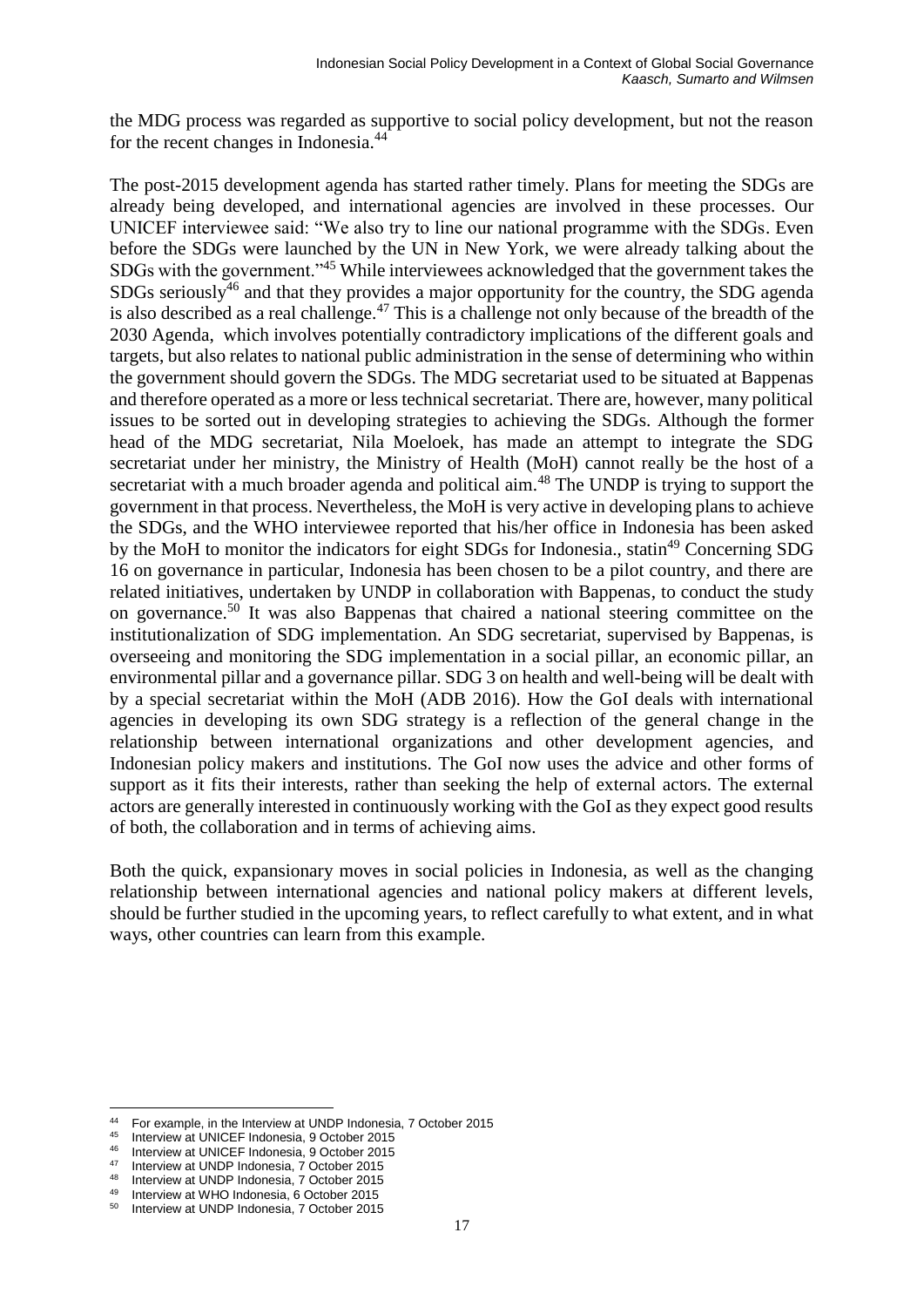## <span id="page-23-0"></span>**References**

Asian Development Bank (ADB). 2016. *Measures to Implement Sustainable Development Goals*. Fiscal and Public Expenditure Management Program (Subprogram 1) (RRP INO 50168).

Brinkerhoff, J. M. 2002. "Government-Nonprofit Partnership: A Defining Framework." *Public Administration and Development*, 22(1):19-30.

Bunnell, T., M. A. Miller, N. A. Phelps and J. Taylor. 2013. "Urban Development in a Decentralized Indonesia: Two Success Stories?" *Pacific Affairs*, 86(4):857-876.

Caraway, T. L. (2004). "Protective Repression, International Pressure, and Institutional Design: Explaining Labour Reform in Indonesia." *Studies in Comparative International Development*, 39(3):28-49.

Deacon, B. 2000. "Eastern European Welfare States: The Impact of the Politcs of Globalization." *Journal of European Social Policy*, 10(2):146-161.

———. (2007). *Global Social Policy and Governance*. London: Sage.

———. (2013). *Global Social Policy in the Making: The Foundations of the Social Protection Floor*. Bristol: Policy Press.

Deacon, B., M. Hulse and P. Stubbs. 1997. *Global Social Policy: International Organizations and the Future of Welfare.* London: SAGE.

Dick, H. 2002. "Formation of the Nation-State, 1930-1966." In *The Emergence of National Economy: An Economic History Of Indonesia, 1800-2000*, edited by H. Dick, V. J. H. Houben, J. T. Linbland and K. W. Thee, 153-193. Crows Nest: Allen and Unwin.

Food and Agriculutre Organization (FAO). 2015. *Indonesia and FAO: Partnering for Food Security and Sustainable Agricultural Development*. Jakarta: FAO Indonesia.

Government of the Republic of Indonesia 2015. *UNPDF (Government-United Nations Partnership for Development Framework) 2016-2020*. Jakarta: Government of Indonesia.

Gray, D. E. 2004. *Doing Research in the Real World*. London: Sage.

International Labour Organization (ILO). 2015. *The ILO in Indonesia. Asia-Pacific Decent Work Decade 2006-2015*. Jakarta: ILO Country Office for Indonesia.

———. 2015. *The State of Social Protection in ASEAN at the Dawn of Integration*. Bangkok: ILO Regional Office for Asia and the Pacific.

Kaasch, A. 2013. "Contesting Contestation: Global Social Policy Prescriptions on Pensions and Health Systems." *Global Social Policy*, 13(1):45-65.

———. 2015. *Shaping Global Health Policy. Global Social Policy Actors and Ideas about Health Care Systems*. Basingstoke: Palgrave Macmillan.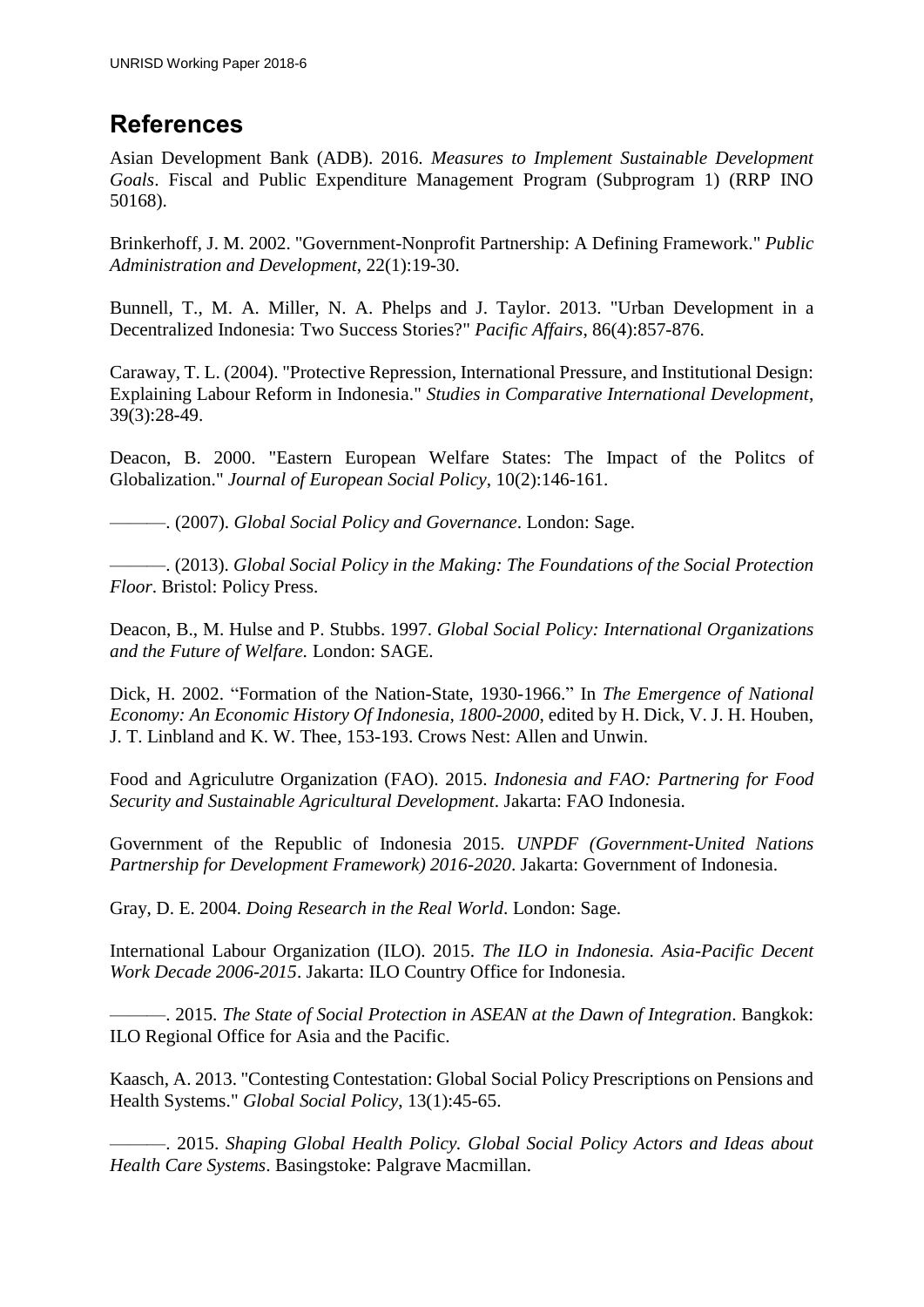———. 2016. "The Ebola Crisis and Health Systems Development." *Global Health Governance*, X(1).

Kaasch, A., L. Leisering, T. Böger and T. Liu. 2015. "Disentangling Global Social Policy: Comparative Perspectives in Global Policy Research." Presentation made at the RC19 Annual Meeting *Frontiers of Inequality, Social Policy and* Welfare, Bath, UK, 26-28 August.

Kaasch, A. and K. Martens, Eds. 2015. *Actors and Agency in Global Social Governance*. Oxford: Oxford University Press.

Kwon, H.-j. and W. Kim. 2015. "The Evolution of Cash Transfers in Indonesia: Policy Transfer and National Adaptation." Presentation made at the RC19 Annual Meeting *Frontiers of Inequality, Social Policy and Welfare*, Bath, UK, 26-28 August.

Mahendradhata, Y., L. Trisnantoro, S. Listyadei, P. Soewondo, T. Marthias, P. Harimurti and J. Prawira. 2017. *The Republic of Indonesia Health System Review: Health Systems in Transition*. New Dehli: World Health Organization Regional Office for South-East Asia.

Meyer, J. W., F. O. Ramirez and Y. N. Soysal. 1992. "World Expansion of Mass Education, 1870-1980." *Sociology of Education*, 65(April):128-149.

Ministry of Manwpower and Transmigration of Indonesia and ILO. 2011. *Factsheet on Labour Inespection in Indonesia*. Jakarta: ILO Jakarta Office.

Organisation for Economic Cooperation and Development (OECD). 2011. *Divided We Stand: Why Inequality Keeps Rising*. Paris: OECD.

Orenstein, M. 2005. "The New Pension Reform as Global Policy." *Global Social Policy* 5(2):175-202.

———. 2008. *Privatizing Pensions. The Transnational Campaign for Social Security Reform*. Princeton: Princeton University Press.

———. 2011. "Pension Privatization in Crisis: Death or Rebirth of a Global Policy Trend?" *International Social Security Review* 64(3):65-80.

Piketty, T. 2014. *Capital in the Twenty-First Century*. Cambridge, Ma.: Harvard University Press

Quinn Patton, M. 2002. *Qualitative Evaluation snd Research Methods*. Newbury Park: Sage.

Rupidara, N. W. and P. McGraw. 2010. "Institutional Change, Continuity and Decoupling in the Indonesian Industrial Relations System." *Journal of Industrial Relations* 52(5):613-630.

Scheil-Adlung, X. 2014. "Universal Health Protection: Progress to Date and the Way Forward." Social Protection Policy Paper No. 10. Geneva: ILO .

Schmitt, L. 2008. "Decentralization and Legal Reform in Indonesia." In *Indonesia: Law and Society*, edited by T. Lindsey, 146-190. Annandale: The Federation Press.